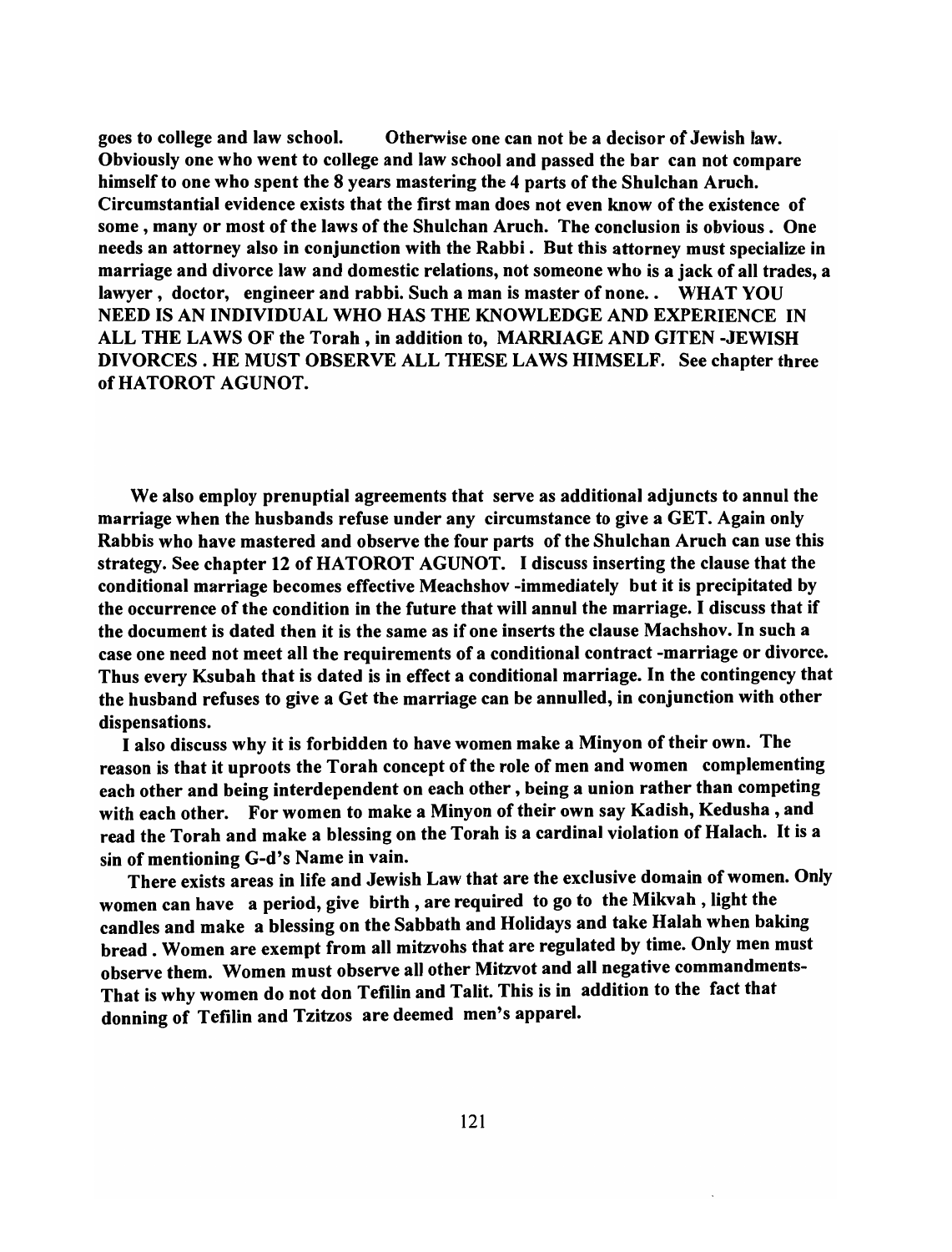When women attend a Minyon of men, sitting separately where a Mehitza -is physically present, and answer Omen Yehai Shmai Rabah at the saying of Kaddish and say Kedusha they merit Olom Habo-the world to come. When they pray together with a Minyon of men there exists a greater chance that their prayer will be answered. When they listen to the reading of the Torah in a Minyon of men they have fulfilled their obligation. All these things can not be done in a women's Minyon. Just like a woman can not get pregnant without a male in the physical world, so too, a woman in the spiritual world can not achieve salvation and perfection without the assistance of men. Men likewise can not achieve salvation and perfection without the assistance of women. Show me a man who ever gave birth? It is only because of the existence of a woman that he can fulfill the mitzvoh of having children. UNMARRIED INDIVIDUALS ARE CONSIDERED INCOMPLETE.

I also discuss how one can have a successful marriage that will last.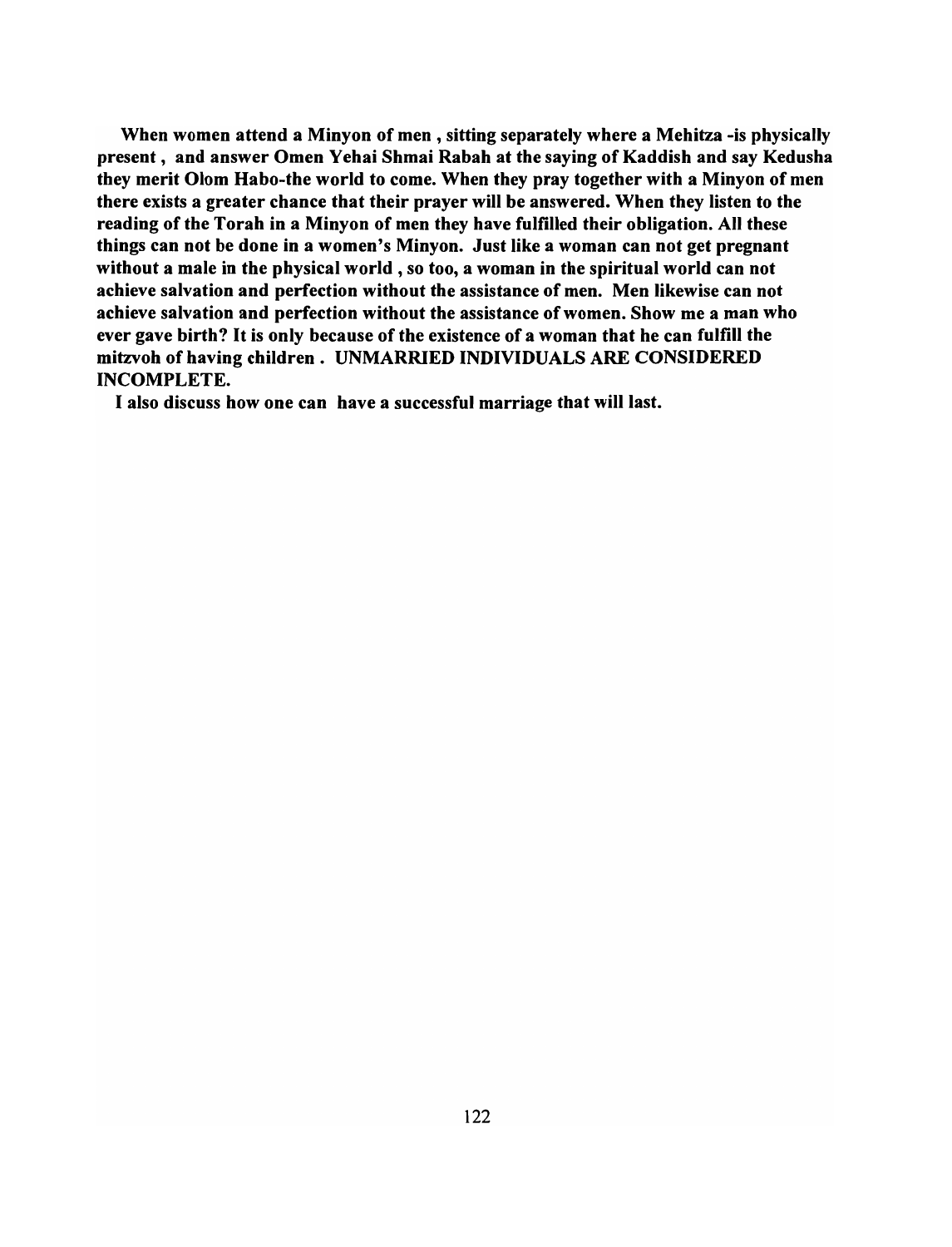### Introduction

#### -Shroshim-Roots

I emphasize that the agunah problem is a combination of the conspiracy on the part of the x-husband, our critics, and the willingness by the agunah to be used by these men. It begins by a warped sense of what Orthodoxy and halacha is all about. The agunah is fed misinformation and distortion of Jewish law by my critics. The agunah also wants to suffer and remain a victim. For every oppressor there must be one who assents to be oppressed. Once the agunah resolves to stop suffering, she will throw out of her life her abusive husband, as well as, the rabbis's distorted interpretation of the law -that she must remain celibate to eternity until the husband agrees to grant her a Get-Jewish divorce. It is our critics who warp 4000 years of Jewish law and practice and enable the agunah's x-husband to control her life -" beyond the grave" -after the marriage is dead. However unless the agunah is willing to buy into the misinformation and distortions of Jewish law by my critics, these men would be only talking to themselves. The Agunah gets hurt only because she trusts these men. That is why I have written numerous books in English and Hebrew and made hundreds of tapes -audio and video -in order to educate the Agunah and her family as to the accuracy of the facts and 4000 years of Jewish law and practice. Then let the Agunah and her family make an intelligent choice she wants to do.

Once the Agunah makes up her mind that what we are doing is in her best interest, she will come to our Rabbinical Court - Bet Din Tzedek Lebayot Agunot, Inc and we will move heaven and earth to find a Halachic solution to annul hermarriage. She will then be free.

In reality practically all Gittin -Jewish divorces given today are annulments. The reason is that we do not know if all the thousands of laws governing the writing ,signing and giving of a GET were accurately followed. If they were not, the Ramo enacted over 500 years ago that an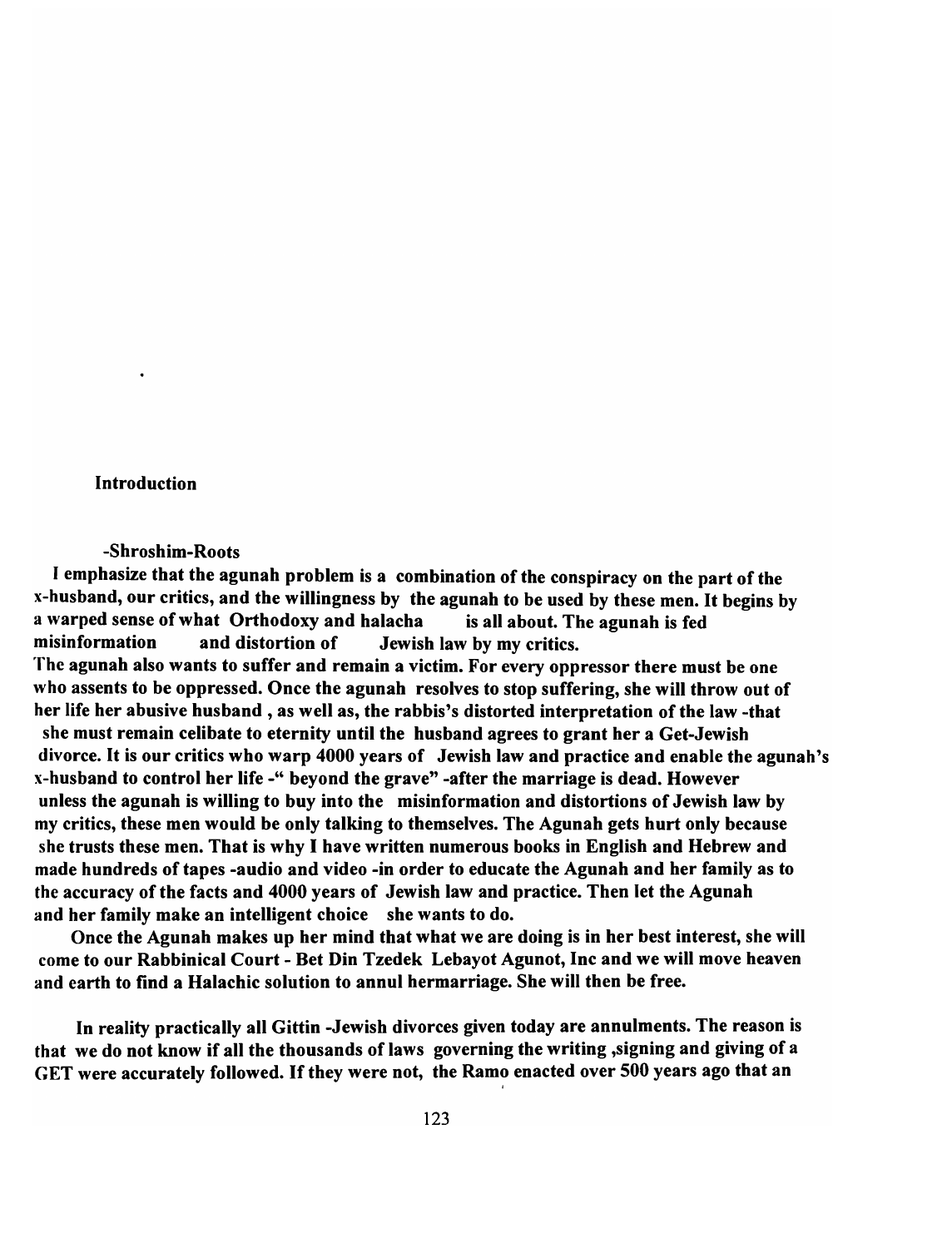annulment will have taken place. This is so since the Ramo enacted that the Get be kept by the Rabbinical Court and cut, rather than return the Get to the woman as was always followed until the time of the Ramo. See Even Hoezer Seder Haget 154:86. In the olden times when the divorcee kept the Get if there was an error it could be detected by knowledgeable rabbis. However following the enactment by the Ramo that the Rabbinical court keeps the Get, no one will be able to tell if there was an error. This is true since the Get

is not given out for other rabbis to inspect and find fault. How then can we be sure that the Get is accurate? The answer is that we do not know.However , if it is accurate then it is a Get. If not, then it is an annulment.

This is based on the principle laid down by the Rambam that only when we know that anything is definitely forbidden, then it is Biblically forbidden. If there exists doubt as to the laws involved or to the facts, then the item involved is permitted Biblically, but forbidden Rabbinically. See Rambam Tumah Meth 9:12.

In our case we do not know if the Get was accurately prepared. If all the thousands of laws were followed. Therefore the Get is Kosher Biblically and the woman is forbidden to get married only Rabbinically. It is this Rabbinical Law that the Ramo overruled. Even if there was an error the Ramo retroactively annulled the marriage. The Ramo annulled all marriages, under the above circumstances just discussed, help not only for his generation, but for all of posterity to the coming of the Messiah. In Chapter 1 -Roots- I elaborate and cite all the sources for what I write above.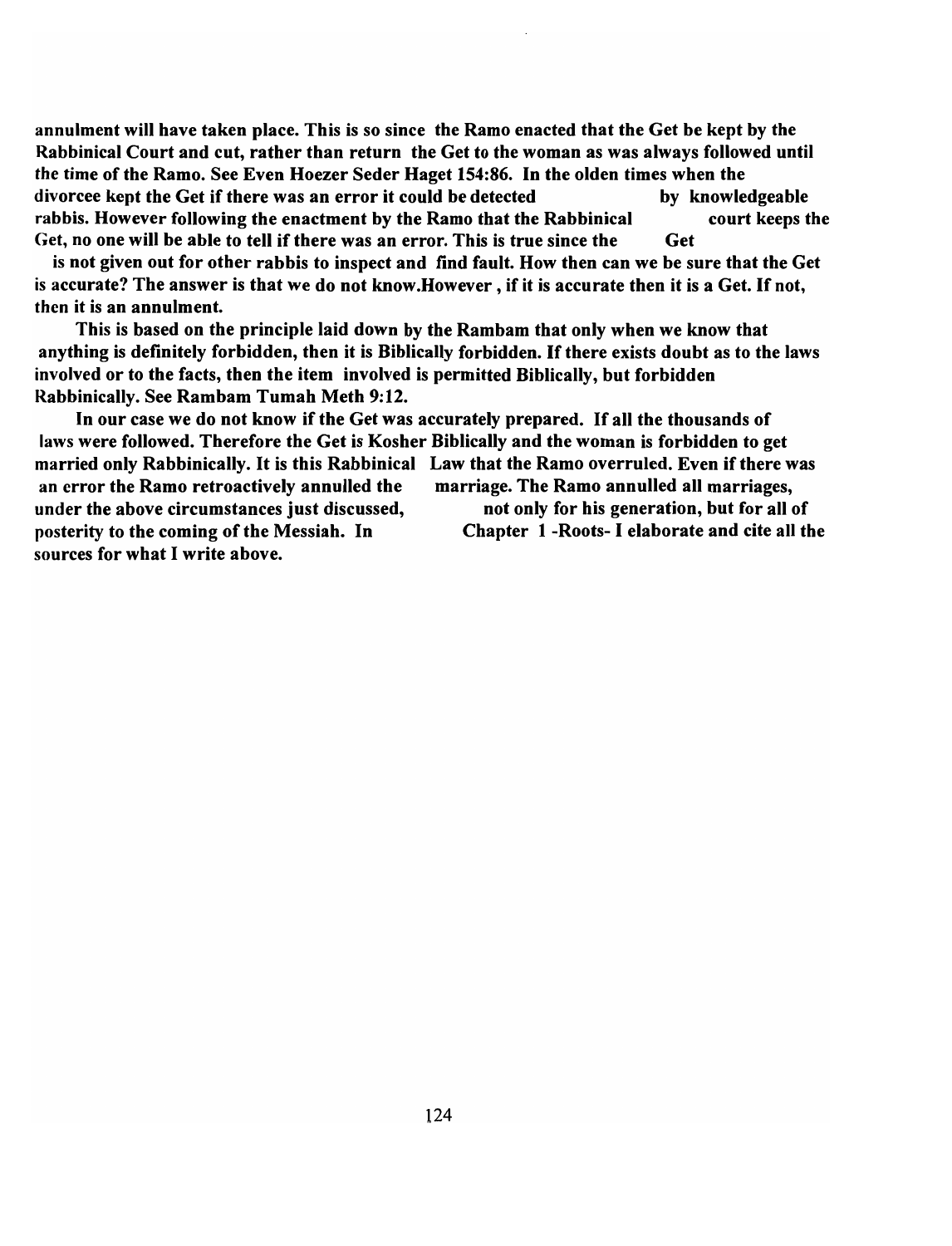# PROLOGUE by: Rav Yisroel ben Eliyohu Klotzkin

To all who will read this sepher:

A measure of the reliability of this book's contents rests upon the Semicha - The Rabbinical<br>Ordination - given to the author, Rabb by Rabbi Moshe Feinstein, and Rav Kushelevitz of Torah Vodaath, another great Posek-decisor of Jewish Law. Rav Pikarsky added his agreement to their Semicha. Rav Pikarsky gave his Haskama [ approbation] in writing on the books that Rabbi - wrote on the 4 parts of the Shulchan Aruch. Rabbi Feinstein gave his Haskama on 2 books written by Rav The addition, Rav Naftuli Steinberg from Israel wrote his Haskama to eight responsa on Agunas.

None of the present day Rabbis and their organizational leaders have bothered to try to  $\frac{1}{2}$  contact Rabbi  $\frac{1}{2}$  personally. They are content to attack him and defame him in articles or in public statements of condemnation. All of these Rabbis are hereby challenged to prove that they know the 4 parts of the Shulchan Aruch on their fingertips with their classic commentaries, that is if they have ever even learned all of them through in the first place. Until such time that they prove to the public that they actually are fully competent in Halacha, they are presumed to be ignorant pretenders, Tana'e Hevahle Olam. Chazal in Sota 22A says such types of pretenders are destroyers of the world. They are actually murdering Agunos who could be helped by knowledgeable Rabbis who are familiar with classical Responsa and who truly understand Jewish Law. These bluffers instead, want to destroy anyone who ventures to help Agunos. Rabbi Akiva himself said when he was an ignorant Am Ha'aretz, that he wanted to kill Talmidei Chachamim. These bluffers are like the self righteous person who refuses to rescue a drowning woman because she is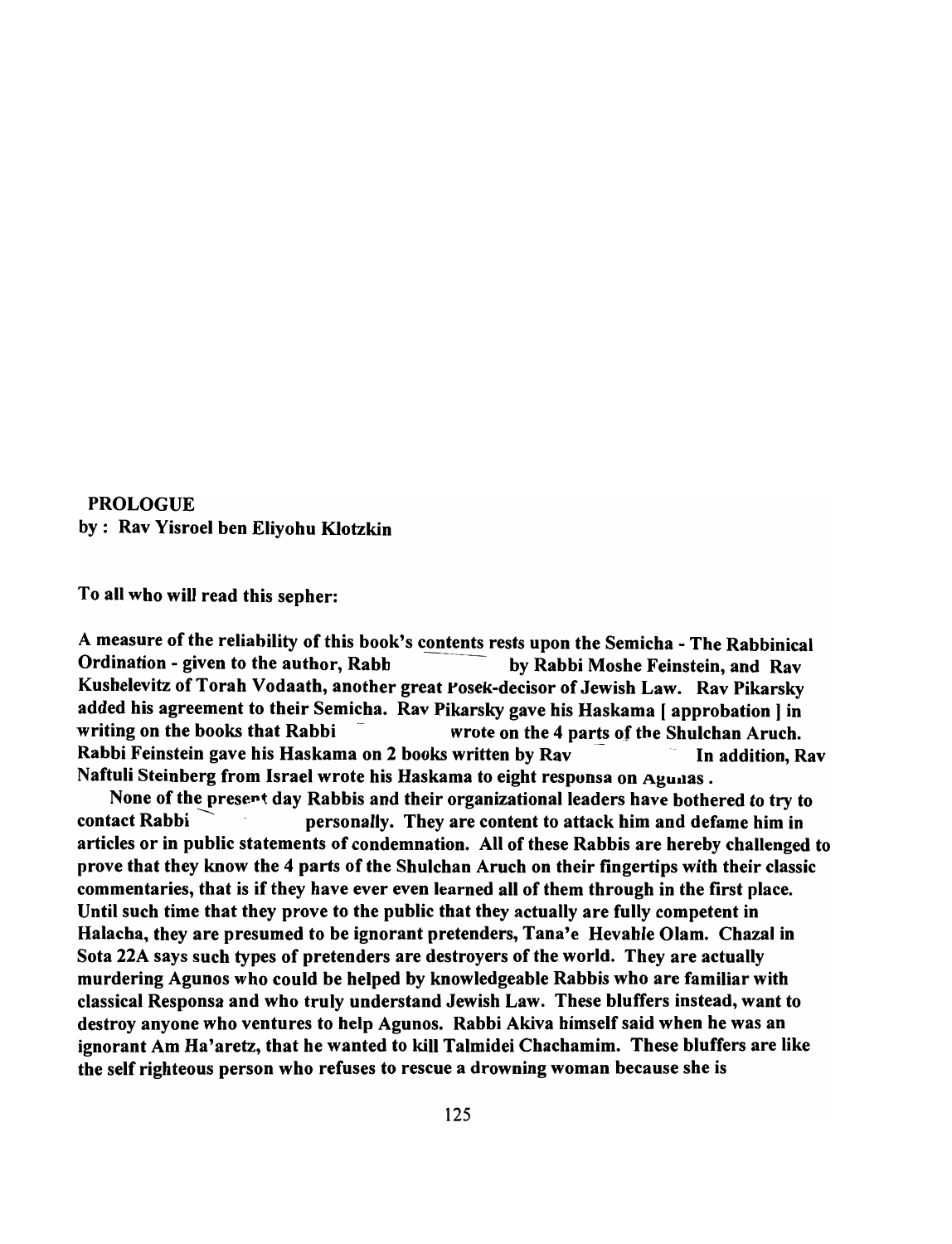naked. These Rabbis claim that our Rabbinical Court by annulling dead marriages and enabling the agunah to start another relationship with another man is aiding and abetting the violation of the prohibition of "issur aishes ish" - a married woman having sex with a man not her husband.

These pretend-to-be-authorities scream, "How dare you and your so called Dais Din free an ayshis ish!! and aid and abet in the making of mamzarim!! -illegitimate children from man #2 "!!! The truth, however is that they are the ones who are actually causing married women to sin because these poor victims can't bear to be forced to spend their entire lives having no companion with whom to share their lives. Because of the attitude of these Rabbis, the husbands are helped by them to place the chains of Agunut for life on their spouses. Shame on the chillul Hashem -desecration of G-d's Name - that these masquerading as Rabbis cause women to think Orthodox Judaism is heartless. Actually, never in our entire history has the Jewish community and court system ever allowed such a state. The public repudiation of such men, and the power of the Batei Din to enforce the Shulchan Aruch never permitted our festering modern situation.

Rashi in Talmud Gitten says Chazal were extremely concerned and careful in their edicts so women should not feel Rabbis don't care for their welfare and the Rashba Gitten 88 and Yevamos 48 says Chazal made a Takana of Shulchusathu to enable the courts to physically force a man to divorce his wife when they found it necessary for the sake of the woman or else women would feel insecure to marry. And out of fear women would never marry in order not to become an agunah. Anyone who does not attempt to free Agunot, violates "not to stand by as innocent blood is shed." " Lo ta'amode al dam reacha." Those who ignorantly abuse and undermine those who try to help are murderers masquerading as super frum-holy- people. If they be the majority," Kesher Reshaim Ayiho Min Haminyan", in Sanhedrin 26A -The prophetYeshayohu told King Hizkiyohu not to be afraid of Shevnas' majority of Rabbis. Even if such Rabbis are the majority, " a conspiracy of wicked people is null and void".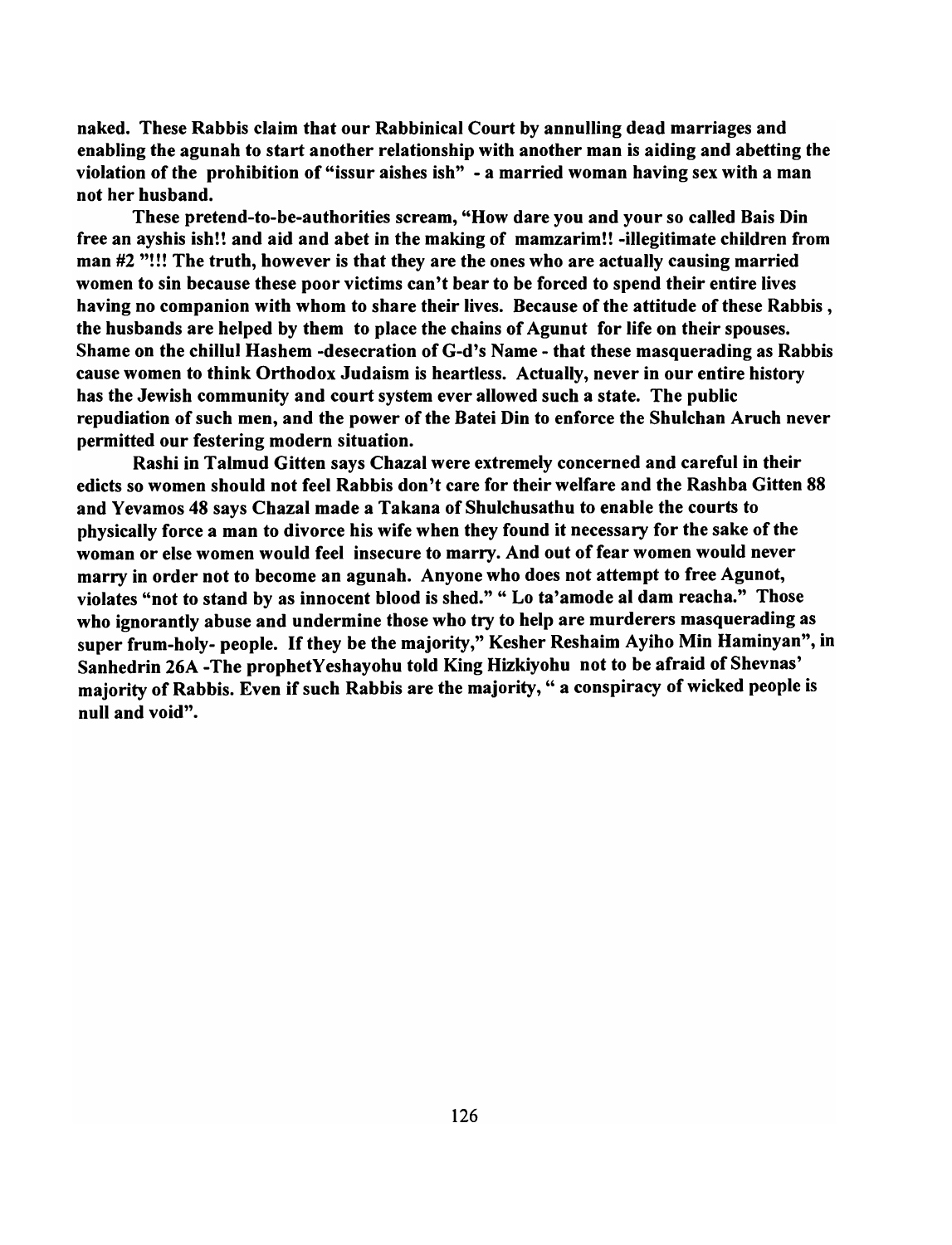When our Sages in the Talmud, our Gaonim, our Rishonim, and our Achronim deal with questions involving Aguna, there is always the dilemma: they must protect the sanctity and the institution of marriage, kedushin, as much as they are able, and never take lightly the possibility of a violation of the prohibition of aishes ish, the sin of adultery, by freeing a woman when there is too much risk of violating the above, or that their legal arguments are not strong enough. But at the same time, they dare not allow a woman, or a man, to languish as a prisoner of her or his marriage. They are duty bound to find some way to free them.

This Takana - equitable ordinances- to help women dates back to the verly early part of Jewish history. It is known in the Talmud that the soldiers of King David's army all wrote divorces for their wives before they went to battle, lest they become missing in action and their wives be bound forever, not being ever sure that they are actually dead. The Taz Shulchan Aruch Even Hoezer 17:15 , basing himself on numerous early classical s

We lowered our standard for the sake of Agunah. Another Takana-equitable ordinance- was made to reject what would be otherwise a valid claim on the husband's part to invalidate his get. This governs the use of a conditional divorce, where his condition stipulated that his divorce would be invalid if he returned from his trip for example, within 30 days of giving it to her. The husband however, claims that he wanted to be back within the 30 days, but was detained against his will. He should have, from a strictly legal standpoint, the right to say that his Get was extended to be valid only if he willingly stayed away. But the Sages took away his right because they were concerned that it would wreck havoc with the lives of ultra careful women who would always be afraid to remarry because of the odd chance the original husband might still come back many years later with his claim, thus remaining an Agunah; and to the opposite extreme, very uncareful women who would not wait even a reasonable amount of time after the 30 days because they would remarry immediately and all too often the first husband would make it back shortly afterward with a legitimate excuse of an accident which prevented him from coming within the 30 days. This type of woman would wind up an Aishis Ish who was unfaithful and be forbidden to both men. To prevent this, the Takana-equitable ordinance- made the Get a valid Get no matter what happen after the 30 days are up.

The Talmud justifies freeing a woman who may still be married legally should the husband come back with a justified claim by declaring the invalid Get valid Rabbinically. But that is only possible because behind the scene the Rabbis were using their power to annul the marriage retroactively. So ostensibly she is receiving a Get, but in reality the Get creates a situation in which she never was married in the first place.

The Rashba, in a Responsa, says that Rabbinical annulling is only done when there exists a seeming Get, based upon the cases listed in the Talmud. The only 2 exceptions of nullification of marriage without any Get involve wrongful behavior at the time of the original kiddushin on the part of the husband, so only those the Sages felt justified in giving a high-handed person a dose of his own medicine, and annulled even without the help of a Get. But the Sages did not see fit to use their power of annulment when her husband is missing at sea, in war, etc. and this despite the fact that there is a rove, a greater probability that he is truly dead, based upon statistics. Also, despite the fact that for most Torah legal and ritual decisions, rove suffices to direct the law. Yet here, the Sages were stringent despite Aguna.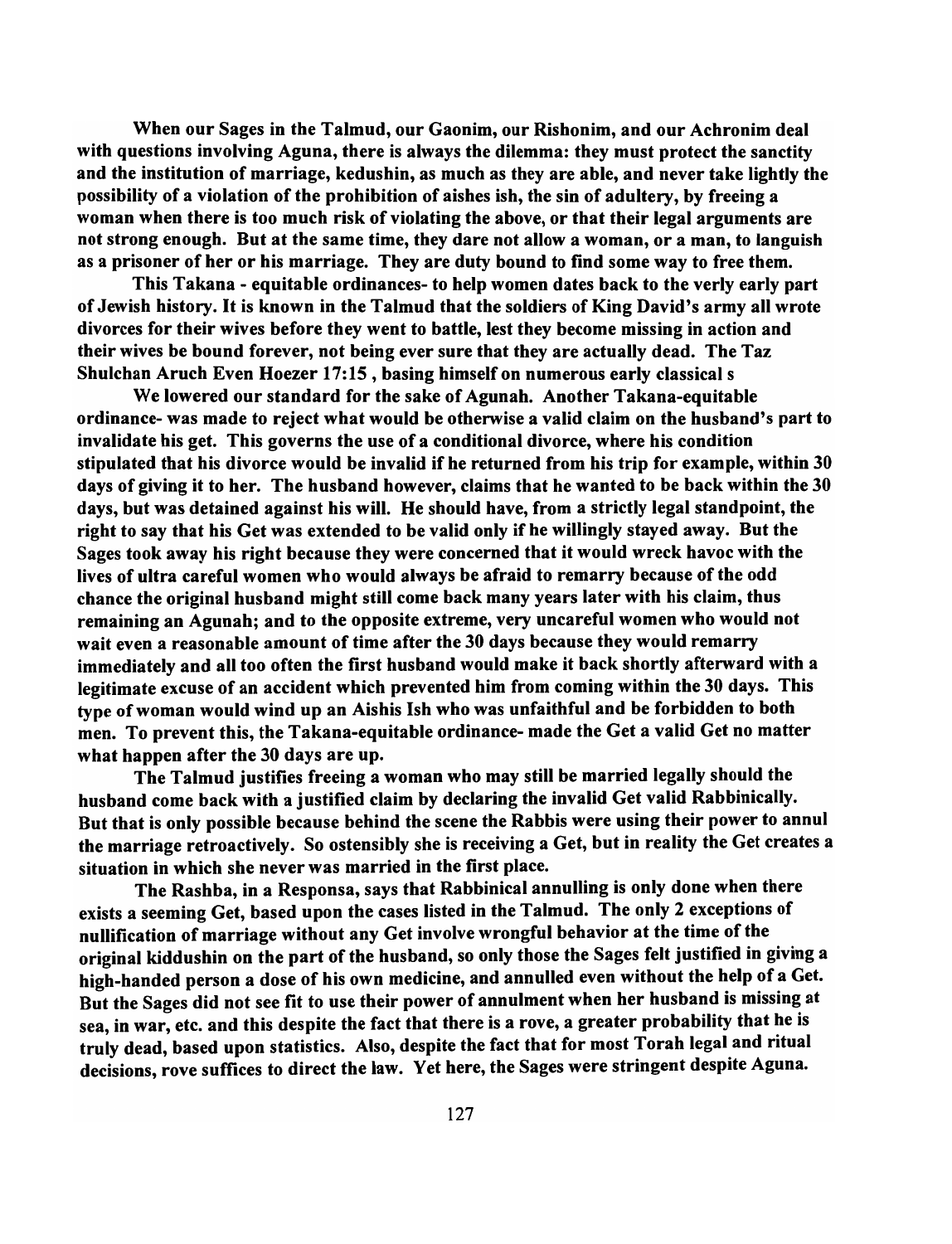This is the Rashba's proof that you must have some sort of Get to build upon. However, Rabbi Yitschak Elchanan Spector, for example, made it a major goal of his Rabbinic lifework to find ways to permit such Agunos of tragedy. His basic procedure was to find a second rove, in which case he says the Sages themselves meant to permit the women to remarry. The Sages were only insisting on some additional evidence that the husband was truly dead to prevent later tragedy should he return. In modern times, communication is relatively easy and since the husband has not communicated within a reasonable time, there is another rove that he is likely dead apart from the sinking of the ship itself for example. The additional rove gives the Rabbis the security of due diligence to free her.

But there is a major problem if the husband is alive but refuses to give a Get altogether, or is withholding to extort something from the wife. If the couple is separated without hope of reconciliation and even if secularly divorced or he has remarried or he himself says he doesn't want to be with her, withholding a get is an absolute crime without remedy. And what if the husband is in a country where it is considered a crime for him to send a Get or cannot be located or has changed his religion? The wife is faced with being an Aguna for life. Can it be that women are totally at the mercy of the whims of their husbands? And even in Israel, where there exist Rabbinical courts with legal power, the most that can be used to persuade a husband who refuses a Get is a jail sentence. There is no way, legally, to actually force a recalcitrant husband to give a Get. Can this be the true nature of our religious law?

To achieve the true picture we must go to the Talmudic sources of Jewish law. We find that the courts were empowered to coerce a reprobate or a physically unacceptable husband to divorce his wife if she demanded the divorce. If a man refused to support or to physically love his wife, she had valid grounds. No husband could extort his wife or mistreat her for any length of time. Jewish society and its legal system protected her rights. However, to enforce physically its rulings, the courts had to have Semicha, ordination from the Highest Court, the Sanhedrin. But what could the courts do when those Semichas were no longer possible after the Sanhedrin was abolished by our enemies? The Talmud declares the principle of Shelichusaihu. The Takana says the courts are pictured as the agents of the original courts who had Semicha. But this power is limited to case types which are essential to the functioning of everyday society. For example, loans which must be collectable or no one will lend. This Takana extends to divorces. The Rashba, Gitten 88, says we must be able to act as agents to enforce Get or else we would cause Aguna when women would be afraid to get married in the first place because there would be no way out if there were problems in the marriage later on. This is even more compelling if we realize that Rashba in Yevamos 46 believes this form of agency is itself only a Rabbinic creation, and ultimately rests upon the Rabbinic power to annul such marriages retroactively from their inception using the forced Get as a smokescreen. Throughout the history of the Jewish people, autonomous Jewish courts existed to enforce these laws. There was no opportunity for Aguna of this sort to occur until modern times where our courts have no power to judge or enforce. The need for the intervention of the courts came from the fact that the Torah gave the sole ability to create a Get to the husband. In order to restore the balance, it was understood that the Torah created the courts and justice systems to ensure the security of society in general and especially to be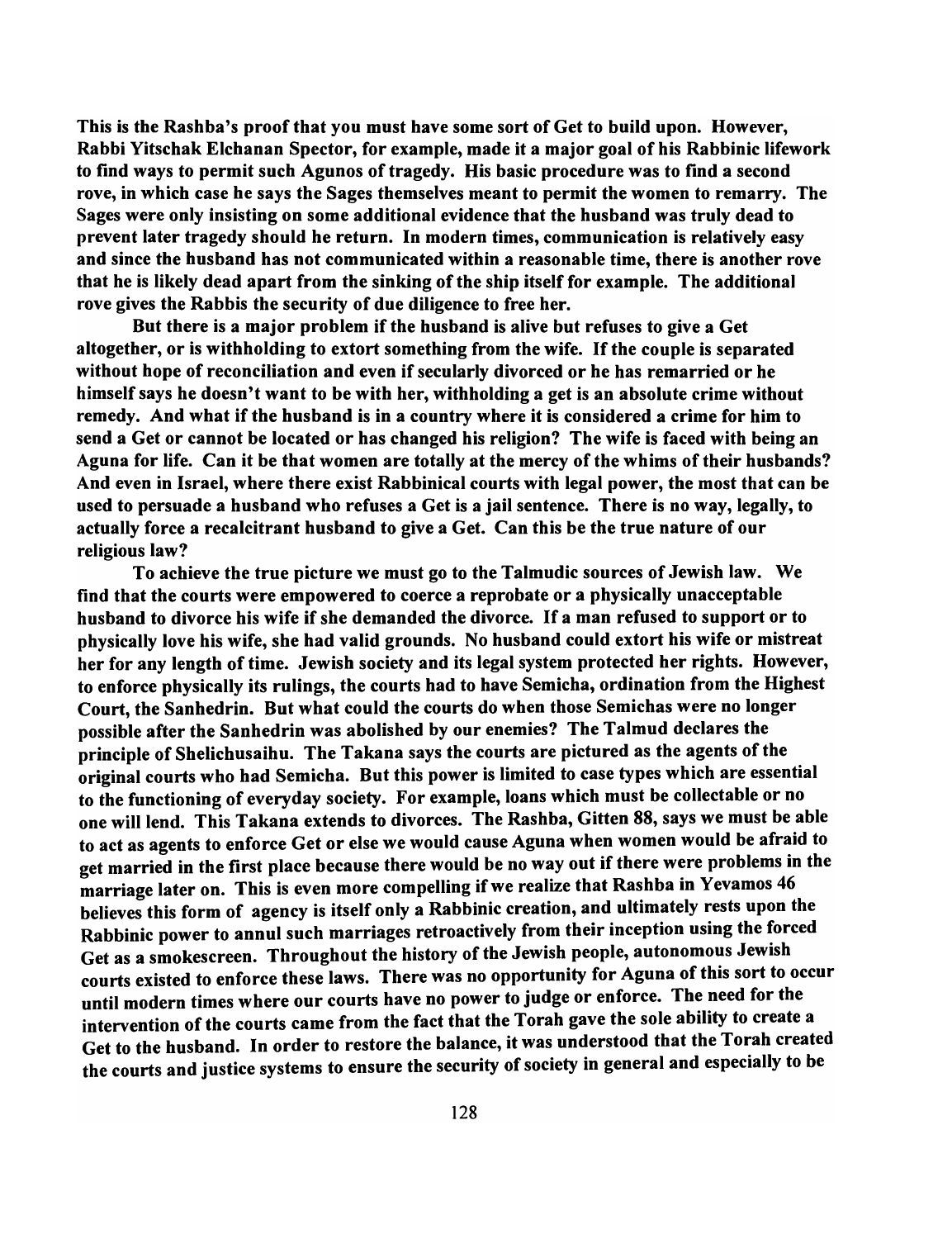vigilant in domestic issues. The courts had to act for the wife when she had a legitimate complaint of cruelty, violence, or the husband refuses to have children, or is incapable, or can't perform, or criminal behavior, sexual withdrawal or infidelity, withholding financial help, etc. and wants to be free of the marriage but the husband is refusing to give her a Get. Although a subject of legal controversy, many poskim accept a woman's complaint (over and beyond the blemishes and foul smells listed in the Talmud) that she can no longer stand living with her husband, "ma'ous awlai." Obviously, the Rabbis were duty bound to try to find ways to counsel and attempt to restore Shalom Bai'is between the couple. But if they saw the marriage was hopeless, they had to act to force a Get if persuasion did not suffice. The court system is such an essential part of Torah society that G-d commanded us to set up courts and enforcement people in every town. It is crucial to survival, or else Pirke Avos warns us that people will swallow each other alive. Therefore, throughout the history of the Jewish people, we had Jewish courts, at least for internal Jewish matters. It was unheard of that any woman should have a husband who would refuse to divorce her when it was merited by Jewish Law. If peer pressure couldn't force the husband to divorce his wife ,then the court would act. The Rashba never had to be concerned with wholesale widespread Agunos of this sort. Both the Rashba and Rosh led courts in Spain which were so powerful they were entitled by the secular government to enforce their edicts by physical force and even mete out capital punishment for serious crimes.. The Rema in Shulch Aruch who talked about forcing divorces for justified causes had the autonomy in Poland to do so. None of our Sages, who went out of their way and dedicated themselves to rescue Agunos, such as Taz on the Shulchan Aruch who declared that Poskim in matters of Aguna should rely even upon a single persuasive opinion even when the circumstance involves the risk of a possible Torah prohibition, lived in a situation such as exists today. They could not imagine that there would be no Jewish courts who could enforce anything, by law of the land, anywhere in the diaspora. The result today: a complete breakdown of Jewish society. Even in Israel, a husband can choose to go to jail rather than give a Get which was ordered by the court. Pressure is generally weak in our society and the women who are in a dysfunctional marriage which cannot be repaired, is irrevocably separated and the husband refuses a Get or is using it to blackmail her into giving up her rights or is acting to spite her or goes into hiding or refuses to answer her communications, has no recourse. She is legally bound never to remarry, or even live with anyone else because it is adultery of Aishes Ish in the eyes of our tradition since she is technically still married. Suddenly Jewry is faced with the destruction of the foundations of the sanctity of Jewish life. This is a Chilul Hashem of the first magnitude plus a breeder of hate towards tradition and Rabbis on the part of the women. (Rashi on the Talmud understood that the Sages were extremely concerned about woman's attitude towards men and Rabbis.) This is also a Chilul Hashem because it turns the Torah and traditions from being a life-giving force, a peace-giving force, all of whose ways are sweet, into a destructive force.

Therefore it becomes the Holy obligation on an emergency basis for the Rabbis of this generation not to rest until they come up with a solution to this Churban. The<br>following is one of the solutions developed by Rabb and his Bais Din. The following is one of the solutions developed by Rabb Rema in Shulchan Aruch ruled that a woman who does not receive financial support or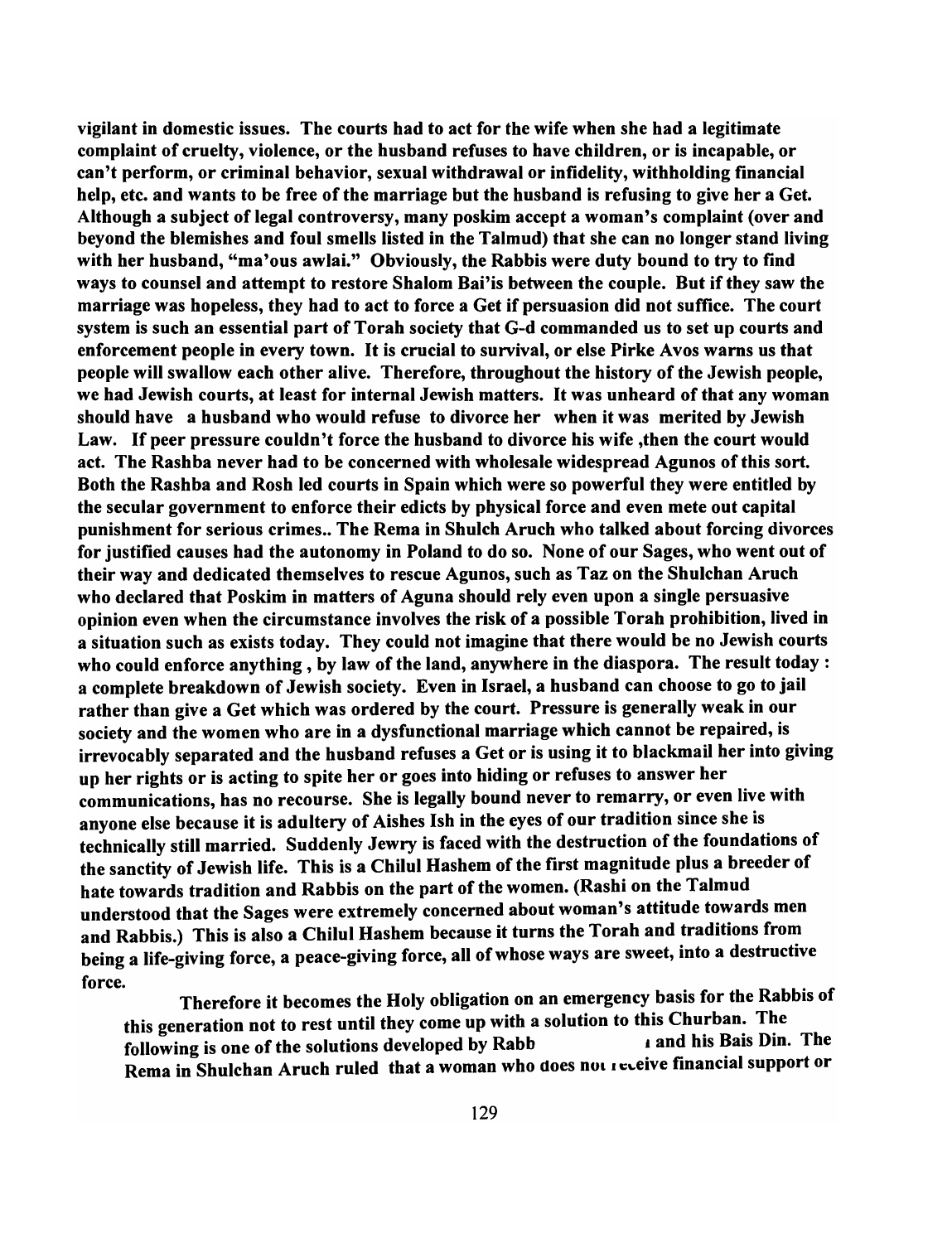sexual attention has grounds to receive a divorce, to be enforced by the courts if the husband is not willing to give the Get. Today, all separations would fall into one or both categories and merit a Get. Since the secular governments no longer allow Dais Din to enforce Jewish law, we then enforce our laws by not allowing the husband to thwart Dais Din, and we achieve the woman's freedom by annulling the marriage. This is based on the Rabbinic power to annul any marriage since their approval is a condition contained in the original marriage vows. This makes it retroactive in eliminating the original marriage. A Get Ziku is issued by the Det Din in order that no marriage be freed without an ostensible Get and to satisfy the requirement of the Rashba in his Responsium. As a matter of fact even a reform or a civil marriage and even a common law relationship is not taken lightly as per Rav Hankin and others. So all relationships are deemed marriages to require a Get. In the absence of the husband, the Dais Din becomes his agent to issue a Get for him, based upon rulings of R.E. Klotzin and R.Y.Y. Weinberg and ultimately upon the Rambam. The Rambam states that no matter how much a person is opposed to the giving of a Get to his wife, once the Rabbinical Court orders the Get to be given, his inner self which is good and wishes to do Mitsvos and what is right, agrees and approves of our desire to help free his wife from remaining an Aguna. A Get is written and given to an agent to deliver to the agunah. Once the agent is of of sight, the agency is invalidated. This in turn triggers the annulment procedure. This procedure retroactively invalidates the original Kiddushin-marriage.

The same Get or another Get is also thrown in the street in a manner which involves a second Rabbinic power to invalidate the original marriage. Doth methods trigger the retroactive clause which lies in every marriage ceremony enabling the Sages of every generation to control the existence of the marriage, years after the marriage was consummated.

The Get Ziku also serves the purpose of giving the woman the security of an official and concrete document and keeps control of these matters in the hands of a Dais Din that is able to assess the unique situation that varies from case to case. A Get Ziku is given even where it is clear that the original marriage was contracted under false and misleading premises and therefore was in and of itself not binding. For example, the husband was married to someone else or was bisexual or homosexual or had aids or some other dread disease and did not disclose it at the time of marriage (only when there is a prospective suitor who is a Cohen will it be dispensed with in the above cases).Dut over and beyond all that has been said, there lies a deep reason why uniquely in our times there need be no Aguna problem. It is simply this: no normal woman would contract to being bound by marriage if she realized that it would cause her to be without the possibility of any other companion the rest of her life if it fails and she cannot obtain a Get because of his refusal. She would not willingly risk a living widowhood for as long as she lives, and especially with the high rate of failure nowadays. Tan Du does not apply. Tan Du means that any woman would rather be married to anyone no matter how bad, rather than be alone. Certainly it does not apply when having someone for a short period of time does not translate in having him -or anyone else- for the rest of her life. Certainly the Rashba's explanation for the need for Dais Din to have powers to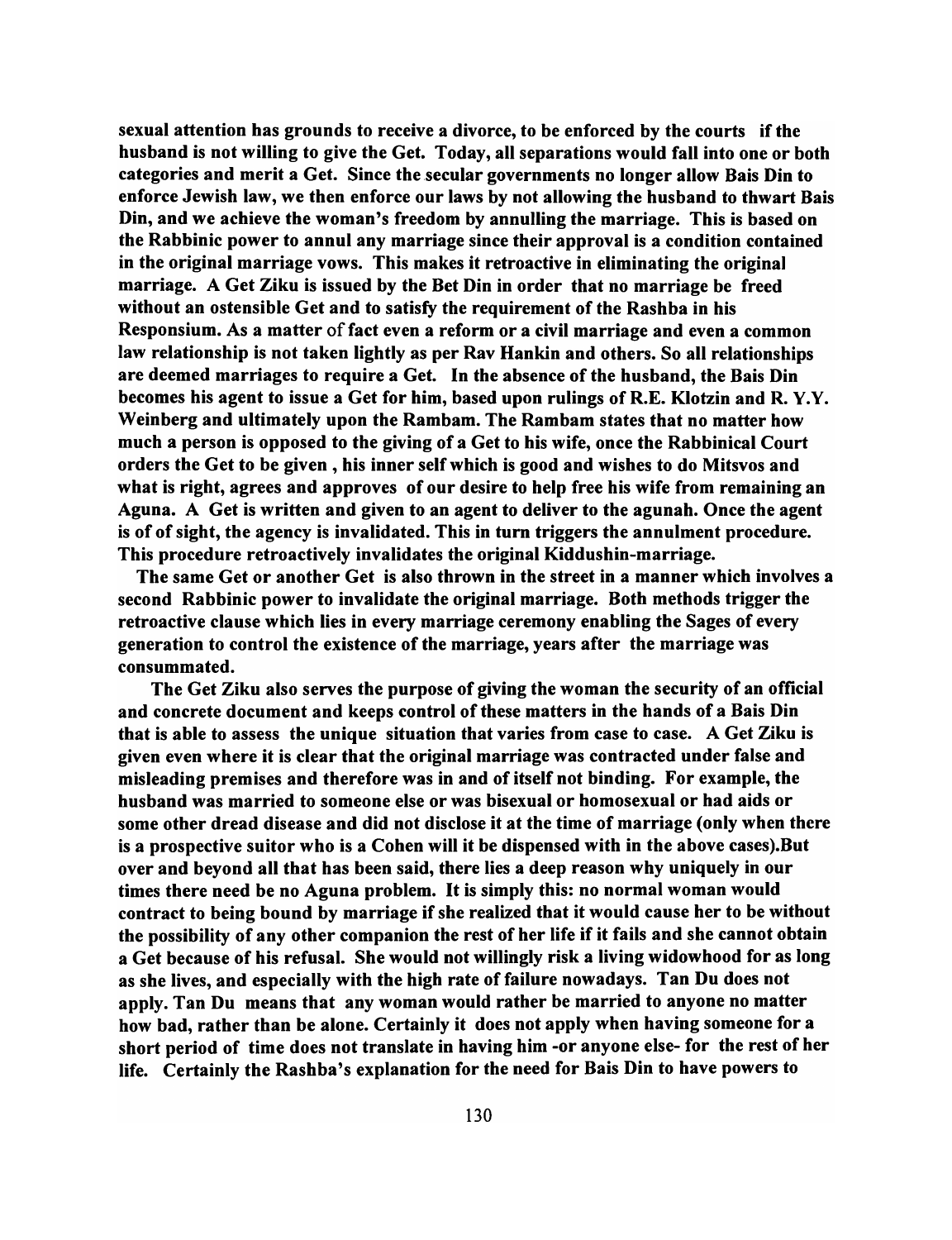enforce divorce so that women would have confidence to get married in the first place would not make any sense if women would rather be married to an ogre than be single. Certainly women in modern economies and societies do not need the support of men to survive financially and don't feel any kind of man is preferable to being alone.

and the company of the company of the company of the company of the company of the company of the company of the

Perhaps an objection can be raised to the argument of "al menas kain <sup>10</sup> hischasnah"-: no woman would agree to get married would she have known that would the marriage die her husband would refuse to give her a Get. She would remain eternally -for the rest of her life a Chained wife-a living widow.

It is known that a forced sale is post facto valid. Marriage ,in a sense is legally a sale. The bride sells herself to the groom. In exchange for support and the fulfilment of her sexual needs, the bride agrees to have sex only with her husband to be. In this sense she sells herself to him. The husband also agrees to have sex only with his wife to be. Technically since each is receiving a benefit, post facto even if the marriage was forced upon an unwilling spouse, the marriage should be considered valid. In commercial matters, a forced sale is posr facto valid. That is the principle known in talmudic language as - "Talyoohoo Ve'zavin Have Zvina" where a forced sale is post facto valid. So too a forced marriage post facto would have been binding. However the Rabbis enacted a special Takana-equitable ordinance that invalidates a forced marriage where the bride apposes the marriage otherwise she would remain a prisoner for the rest of her life. This is so, since a woman can not divorce the husband without his consent. The Rabbis therefore annulled the marriage. However a forced marriage where the husband did not consent was post facto valid. The reason was because the husband could divorce the wife against her consent. Thus he would not remain a prisoner all his life. Now days a forced marriage where the husband does not consent is post facto invalid. The reason is because the husband can not divorce the wife with out her consent because of the the ban established 1000 years ago by Rabenu Gershon Meor Hagola. [Bais Yoseph Even Hoezer 42:1 ; Bais Shmuei Ibid 42:1]

Theoretically we see from the above discussion that a forced Kiddushin-marriageact post facto is binding the same as a commercial transaction. In the Talmud Rav Hana explains that all deals are in a sense by coercion. The seller needs money; otherwise he or she would not have sold. It makes no difference, Rav Huna says, if the coercion is not internal-because the seller needs money; but from an outsider- the groom forcing the bride to marry him. In both cases post facto the sale or the marriage is valid. {The only reason the marriage is not valid is because of equity. The Rabbis annulled a forced marriage where the bride did not consent. If it was not for this special ordinance of equity the marriage would have been valid] Certainly, if the most basic and apparent objection from the very nature of the sale-in this case the groom forcing the bride to marry him - cannot invalidate the marriage, how can any events that follow the marriage such as abuse of the wife on the part of the husband be recognized to undo the marriage retroactively? If this logic is true, would it not undermine our legal premise of annulling all dead marriages where the wife is abused? The abuse are events that occur after the marriage has been consummated.

One must be aware that Rav Hana's law was disputed in the Talmud but the final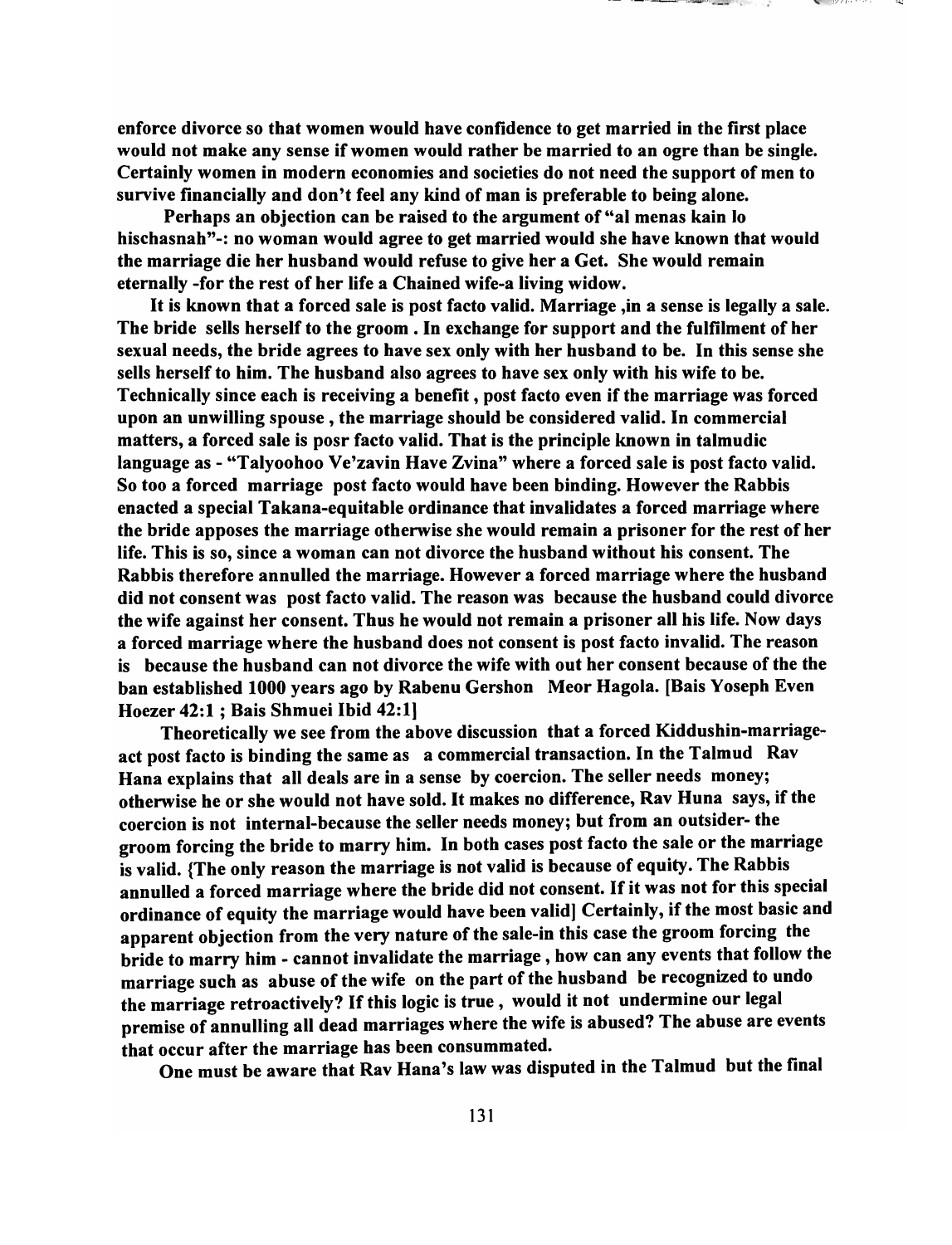decision of the Talmud favors him. Nevertheless, Rav Hana himself retracts his own theory. If the seller protested his forced agreement before witnesses prior to the forced sale, it is not valid. But in the end did the seller not publically agree to the sale? After all he was physically forced till he agreed. The only conclusion is that Rav Hana himself isn't willing to go that far in acknowledging forced agreement to be valid. Certainly in the case of a bride being forced to get married against her wish by the groom, her parents or anyone else or by undue coercion the marriage contract is invalid as a result of equity. The Rabbis annul the marriage. So too, the Rabbis reserve the right -they have the power- to annul any marriage where abuse of the wife occurs after the marriage is consummated because of equity.

Now all agree a forced Get is valid, but we must force him to say he wants to give the Get even though he doesn't consent if he is not beaten. The only reason he consents is because he is suffering. He wants to stop his pain. Even so, wasn't Rav Hana's rationale that he received money for his forced sale? Just like forced gifts do not work, so too if the husband receives nothing in return of value to him why is a forced Get valid? Even though the husband agrees to give a Get to escape the beating of the Rabbinical Court, nevertheless it should be invalid? Tosphos addresses this problem with the following theory. A forced Get is valid because the husband receives the benefit that he is relieved from his obligations to his wife of support and sexual duties. He is now free to find and marry another woman. He can not find another wife while he is attached in marriage to his former wife who left him. Regardless if she is wrong, nevertheless, she will not return to him The marriage is dead. He loses nothing since his wife left him. She will never return to him even if he never will grant her a Get.

The whole concept, nevertheless, seems strained. Indeed, Rambam invents an entirely new reason why forced Get works. Rambam posits that it is the inner soul of the Jew that wants to do good

and not force his wife to remain an Agunah. This inner soul of the husband wins over his evil inclination-not to free his wife. The pain inflicted by the beating of the rabbis assist his inner soul to win. Therefore, Rambam found some basis to justify the validity of a forced Get-Jewish Divorce, in addition to all the reasons stated above. Since in our day and age the Rabbinical Court is not permitted by civil law to beat the husband to give a Get-Jewish divorce, the Rabbinical Court annuls the marriage. Be it as it may, we still demand a Get Ziku for all the reasons listed above. We will not take chances and will institute the various triggers discussed previously for Atke'inhu Rabbaneu Le'kiddushin Menay- where the Rabbinical Court will annul the marriage.

In conclusion, we know that Jews by nature and by obligation are a nation full of mercy, humility, and kind deeds to others, shrinking from macho attitudes, and looking to be helpful to those in distress. Who is more distressed than an Aguna? Those who are not so inclined, the Talmud assures us, did not have forefathers who stood at Sinai.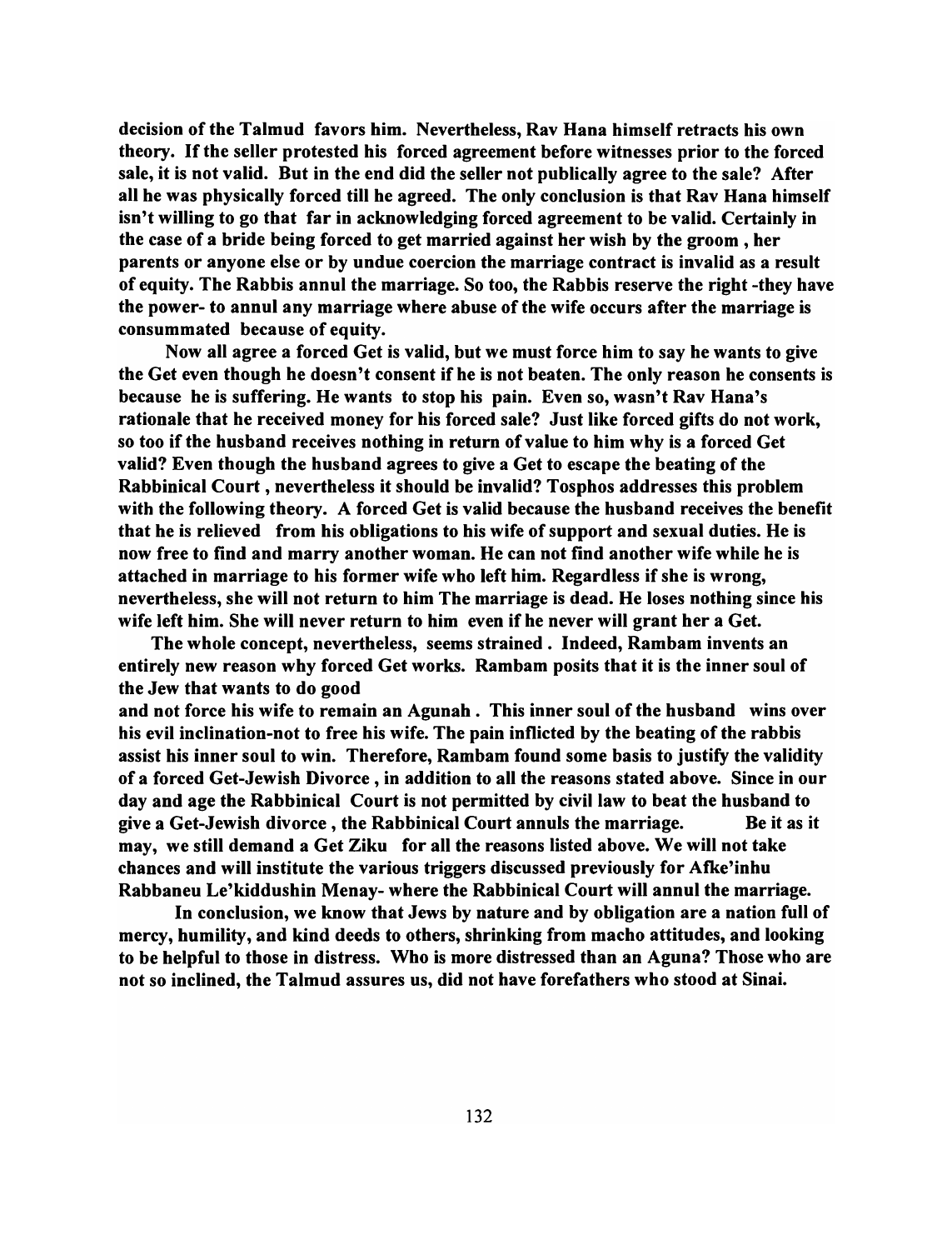VOLUME-I

## SHROSHIM - ROOTS

# Points for Brief on Annulment of Marriages of Agunot

1. There were at least two critical periods for Agunot in the last 100 years. First, there was the emigration of thousands of husbands from Europe to the New World leaving wives and children behind and then the Holocaust. At the moment the number is also high because of the marked increase in the divorce rate of Jewish couples and the pathetic situations of the abandoned wives and the resort to extortions and violence.

2. All doubts with respect to law and facts are resolved in favor of Agunot and even minority opinion of Gedolim in favor of annulment are relied upon (Rav Feinstein's view).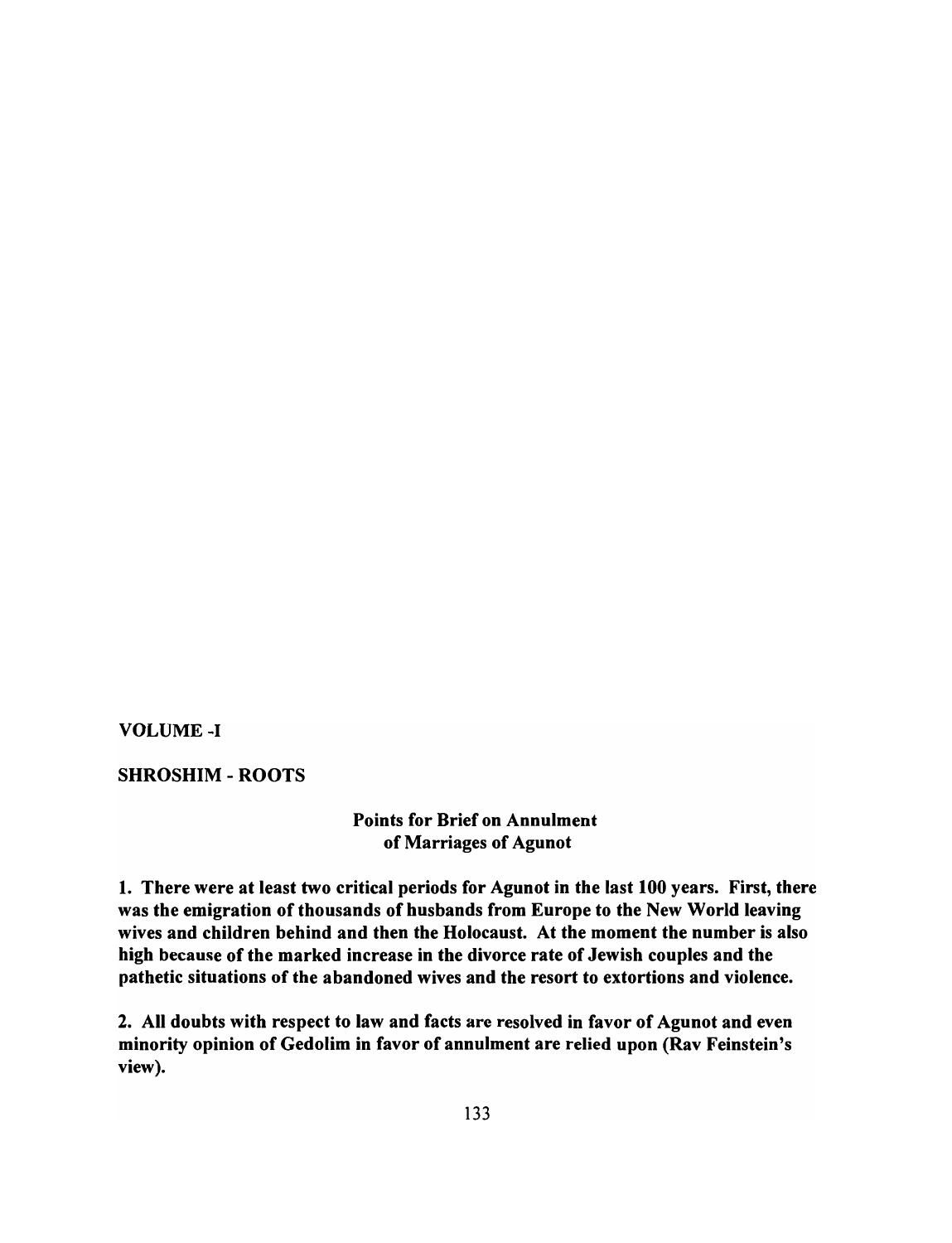Taz Even Hoezer 17:15 Taz Yoreh Dayoh 293:4 See chapter 2 Hatorot Agunot סמכים על דעת יחידים בשעת הדחק ובפרט כדי לשחרר עגונה ועיין עוד בחלקת מחוקק אבו העזר - יז:עח

#### Sources and Commentary

2. See Taz Even Hoezer 17:15. See Shach on Yoreh Dayoh 293:4. Opinion of Taz is that to free an Agunah we will rule like a minority opinion even if the matter is Mederaisa - Divine Law. Shach on the other hand applies this law only to matters that are Rabbinical Law, not Divine Law. Shach admits that when there are numerous doubts n'lp~O concerning a case, the Deuraisa Divine Law is converted to a Rabonan - Rabbinical Law. This revolves around the classical dispute between Rambam Laws of Tumai Mes 9: 12 and Rashba. Toras Habais Bais 4 Shaar 1 Aruch Hashulchan Yoreh Dayoh 110:89-96,29:25. Rambam holds that in the entire Torah only what is definitely forbidden is Divine. Any doubt about the matter either as to the applicability of the Law - Dispute between authorities. See Aruch Hashulchon Yoreh Dayoh 110:109, or a dispute as to facts Aruch Hashulchon Yoreh Dayoh 110:127 converts the question even if Divine matter - to the gravity of a Rabbinical Law. Thus we say, according to Rambam Sofek Deuraisa Asur Rak Mederabanan

ספק דאורייתא אסור, אסור רק מדרבנן Even a Divine doubt is prohibited by Rabbinical Law. Rashba maintains that even in the case of doubt, it is still forbidden Meduraisa by Divine Law - Sofek Deuraisa Osur Meduraisa

ספק דאורייתא אסור מדאורייתא

A Divine doubt is prohibited by Divine Law. However, Rashba agrees that if there exists more than one doubt, certainly more than two; then the item in question is permitted even Rabbinically. See Aruch Hashulchon Yoreh Dayoh 110:99; also Aruch Hashulchon Yoreh Dayoh 29:25.

Now, in all our cases, we have 20-30 doubts existing.Thus in each case, it is permitted to rely on the minority opinions even according to Shach Y oreh Dayoh 242. See Ohel Yitzchok Vol. I. Rav Yitzchok Herzog who employs similar reasoning as above mentioned. See Shridei Esh Book 3 Responsa 25.

3. The annulments liberate only the Agunot. The husbands can liberate themselves by giving the Get. For them, doubts do not have to be resolved in their favor. They have a way out.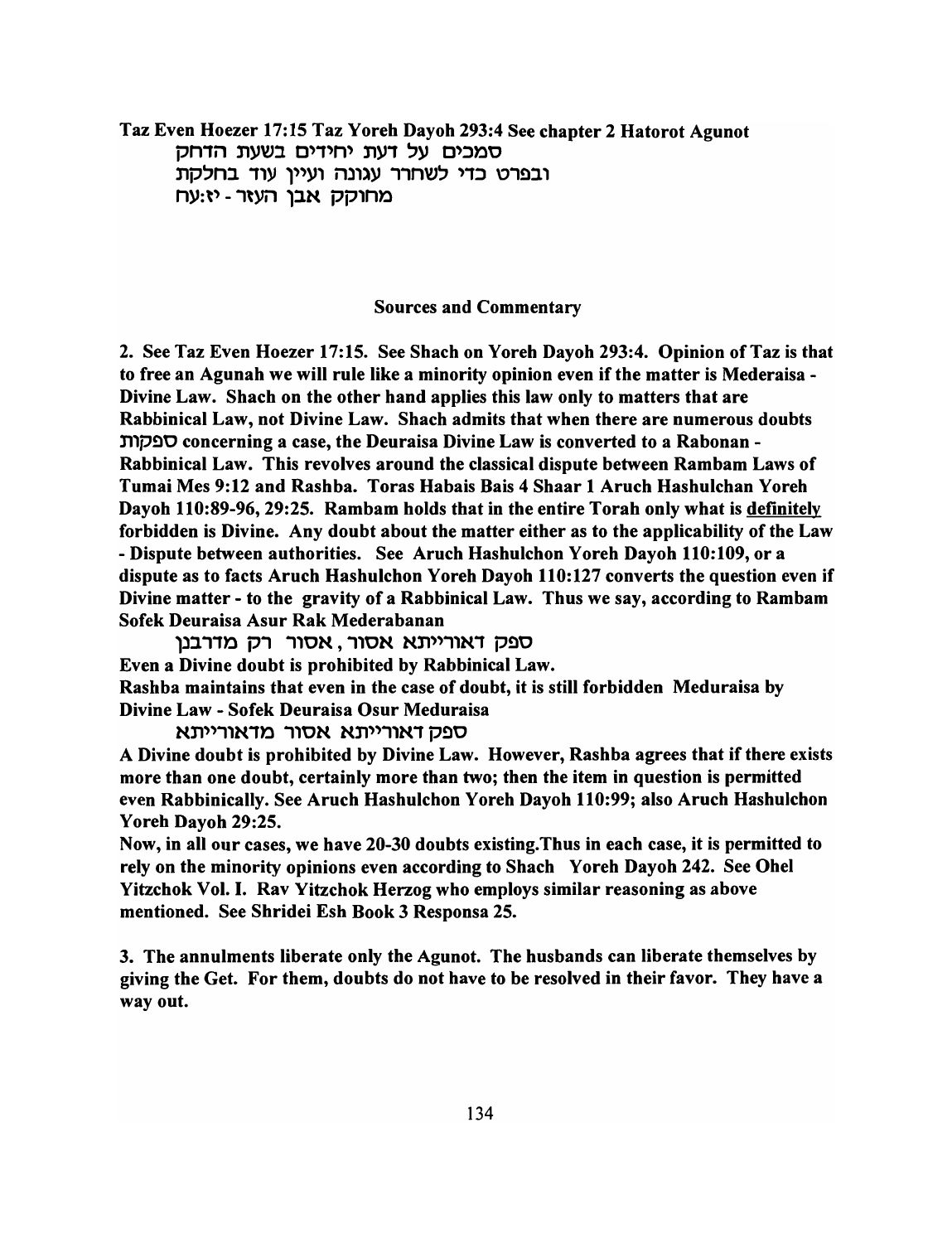### Sources and Commentary

3. The opinions of Taz and Shach above mentioned apply only where the woman in question has no other options נשעת הדחק ואם לא נקיל תשאר עגונה כל ימיה If we will not be lenient, the Agunah will remain chained all her life. For the man there is no emergency. He is the cause for the emergency because of his refusal to give the Get. Consequently, we do not rely on minority opinions to free him. The lenient rulings of Taz and Shach do not cover him. See also Chelkes Meckokek Even Hoezer #17:78 for similar reasoning. We permit one Rabbinical authority to free an Agunah, rather than the required number of three Rabbis. See also Rambam end of Laws of Divorce 13:29 at the end. Shelo tisharnu Bnos Yisroel Agunos Hikulo Bo Hachomim.

שלא תשארנו בנות ישראל עגונות | הקילה בה הכמים

We relax the rules of evidence in order to free an Agunah. See Laws of Yivom and Chlitza Rambam 4:31 end. See Rambam for the same reasoning: Laws of Sanhedrin 24:1 end. Some authorities hold that the Rabbis even have the power to uproot a Divine Law if necessary in order to free an Agunah. See Tosphos Bava Basra 48B.

1J.01 ~')' N!)O:JJ. \V')1P1 1)')n ,:J, *\V1)1* N1J.'YJ. *n"1*  הכא דיש כח ביד חכמים לעקור דבר מו התורה וכו ואף על גב דלא קדש מדעתם הוא עשה שלא כהוגן

יכולים להפקע הקדושין מפני שיש כח ביד חכמים

### n1,nnl)') ,J. 1 *1'PY'*

See also Talmud Yevomos 90B and Tosphos Ibid Rambam Mamrim 2:4 n1,nnl)') 1'PY~ n:J \V') - *ny\V* nN1,nJ.

All this only applies to free the wife who is powerless. It does not apply to free the husband who simply has to authorize the writing, signing, and giving of the Get. No Laws have to be compromised, all opinions can be satisfied. The strictest rulings can be adopted. See also Rambam Sanhedrin 25:4,5,6. Bet Din has the power at all times to confiscate another person's money if such action will serve the purpose of justice. See Choshen Mishpat and Tur Ibid 2:1 for same. See Chsan Soffer Even Hoezer 108, 109 that even today, Bet Din can confiscate the money or ring given by the husband as the purchasing price to acquire his wife in marriage and change its character to be a gift. This can be done retroactively. Thus in time of need this method can be employed to annul marriages. See Kesubbos 3a, Gittin 33a, Yevomos 90B and 110A, Bova Basra 48B. See Rav Herzog Hachuka Leyisrael al pi HaTorah vol. 2 page 154 for same. See Ohr Zeruah Rabbenu Simcha #761, Bais Ov Book 7, Chapter 27

4. From time immemorial, rabbis have been empowered to annul marriages. The extent of their exercise of the power may have varied from time to time and from place to place (see Freiman). Jerusalem Talmud Ksubos 7:6, Meiri Bavali Ksubos, page 268

5. The power was not limited to Kiddushei Ta'ut but virtually exercised when ever the marriage was deemed dead because of situations created by the husband and for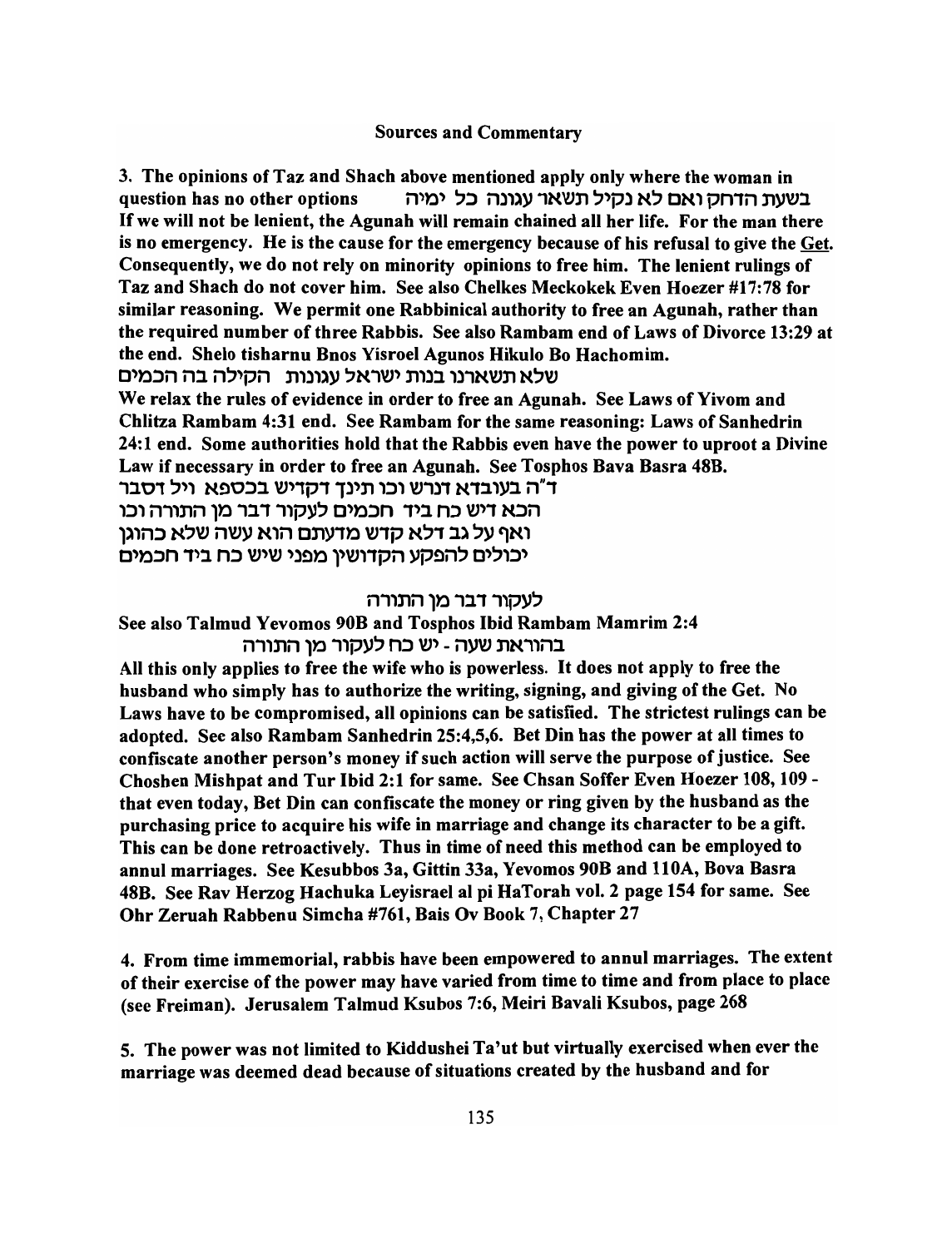situations intolerable to the wife, or for the inability of the Bet Din to coerce the husband to give the Get. It was also used to terminate the status of Mamzeruth. (Maharsham Book 1:9 See HaTorat Agunot Chapters 1,2,3. See #8 and exhibits attached to #8. See Ohr Zeruah Rabbenu Simcha #761, also Bais Ov Book 7, Chapter 27.

Sources and Commentary

5. See Igros Moshe (Moshe Feinstein) part I, chapter 78 end. See Dvar Eliyohu, Rav Eliyohu Klotzkin Chapter 48 (towards the end). See Ohel Moshe, Rav Moshe Zweig, Part 2 Chapter 123. See Ein Yitzchok Part I, Chapter 24: 39,39,40,41. See Chelkos Yoev, Book I, Chapter 24. See Meharsham, Book I, Chapter 9 - Methods used to remove stigma of illegitimacy. All coercion of the husband to give a Get is in reality annulment. See Bava Basra Bavali 48A. See Rambam Laws of Divorce 2:20. See Maharik Chapter 63. See Ohr Someyach on Rambam Laws of Divorce 2:20. See Minchos Yitzchok, volume 10:126 Rav Yitzchok Weiss.

6. The presumption that all women prefer any kind of marriage to none is no longer true and, at least in the view of Rabbi Elchanan Spektor, does not preclude annulment in any of the aforementioned circumstances.

טוב למשב טו דו מלמשיב ארמלתא לא אמרינן במקום שהדיו נותן שבית דין כופים להוצא אשתו

Sources and Commentary

6. See Ein Yitzchok, Volume I, Chapter 24:41. See Ignos Moshe Even Hoezer, Volume 1:78 (end). See Bach Even Hoezer 157:5. See Bava Kama Buvali 110 - Tosphos וכו il~1pnil N~ ':lil1 Nn1N1 il"1

See Bais Yoseph Choshen Mishpot 232:6 - that the standards that are considered as a defect that can negate any purchase (or a marriage that technically is also a purchase) are relative to time and place and keep on changing. What the talmud 3500 years ago considered a defect that can defeat a marriage even years later - changes by time and place. See Meshivas Nefesh, Rav Tzinz, chapter 15 - the standards are relative to time and place.

7 A. Debunking the outrageous lies slander and libel against orthodox Rabbis and the Torah itself regarding the marriage ceremony.

Marriage is created when the wife accepts by taking a marriage ring to be faithful to her husband and not to have sex with any other man. The wife in this sense belongs and is purchased by the husband. She becomes at the same instant sacred to to G-D . Fidelity to the husband is at the same instant fidelity to G-d. Even if her husband would consent that she have sex with another man she would be breaching her vows to G-d would she do that.

The man at the instant of marriage pledges in the Ksubah to behave as Jewish husbands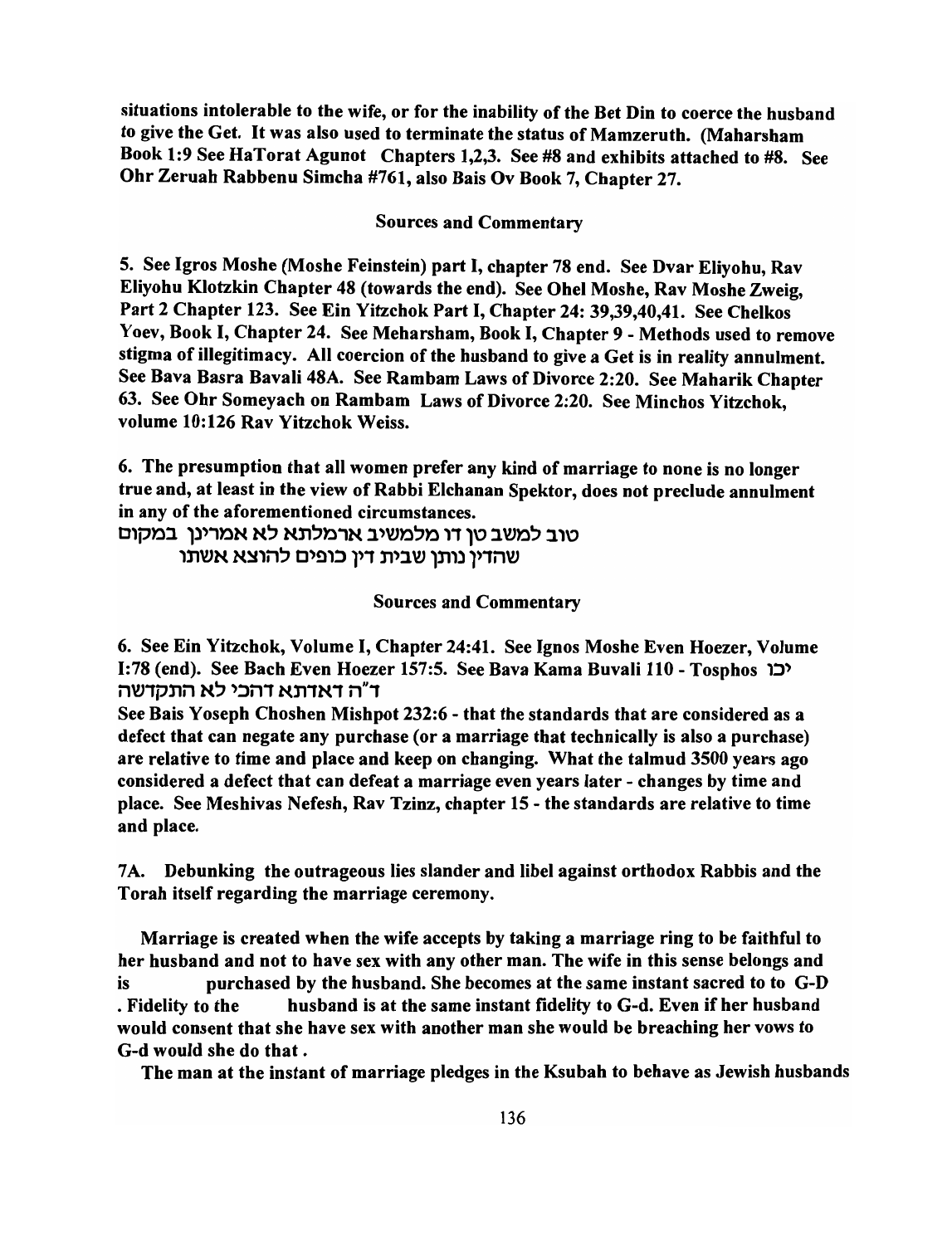behave. Jewish husbands do not have other lovers, they are loyal, loving, understanding, support their spouses and children; do nor abuse or threaten or hurt their spouses emotionally, psychologically, and certainly not physically. They are not addicted to foreign substances, alcohol, drugs, are not gamblers- bet on horses or any form of gambling. They do not disappear. they are not homosexuals or bisexuals they are not impotent. They pledge to satisfy the sexual needs and emotional needs of the wife. They pledge love and understanding, to respect the wife and honor her more than themselves and make her feel important. In return for support of shelter food and all her physical needs she pledges that what ever moneys she makes or fruit of the assets she possesses or will possess will belong to the husband. He can enjoy and takes possession of the fruit of her assets not the actual asset This is the meaning -what the wife possesses belongs to the husband. If a couple negotiate that the wife forfeits material support the fruit of her assets do not belong to the husband. She does not belong to the husband. She does not become her husband's possession. Yes, she belongs to her husband only sexually. She is the Kinyon possession sexually of her husband. her husband belongs to her. Since the edict of Rabenu Gershon Meor Hagola 1000 years ago a married man can take no more than one wife. He can not have any other woman as a mistress. All Ashkenazim accepted this edict. Sefardim swear in the Ksubah the same. Thus the husband belongs sexually to the wife. There only exists a problem when the marriage breaks up and the husband refuses a Get that only he can grant. If a husband breaches these understandings grounds exist to coerce him to grant a Get. When The Rabbis are powerless, the couple has gone to a Rabbinical trial, the wife is prepared to follow all the stipulations of the Rabbinical Court, and the husband still refuses a Get we will give a Get Ziku and annul the marriage. This is true if all civil remedies have been exhausted and the husband still refuses to give a Get.

We also discuss the question of the wife not having proper disclosure of the perils of an Halachic marriage. Since the perils of of Agunot is presently public knowledge and has been that way for the last 25 years, can a woman claim today that she did not have proper disclosure? Does the fact that the woman did not consult a Rabbi who is knowledgeable of all the laws and the perils of a Hallachic marriage deprive her of the argument of insufficient disclosure?

Obviously the wife knew that there are very serious problems when a marriage dies and the husband refuses to agree to give her a Get-Jewish divorce. However no sane individual or her family would agree to enter a Halachic marriage if there exists no exit. There exists Umdenah Demuchoch Metocho if not Anon Saddye-an unwritten or implied contract that the overwhelming majority of women would have a Pilegesh relationship under such circumstances. They insist that the marital relationship be one of being a mistress not a wife The women consider themselves as though married with a conditional marriage. If the husband breaches any of the conditions that we mentioned earlier how a Jewish husband must behave, the marriage is ab initio annulled. Would a prenuptial agreement have existed listing the proper behavior of the spouses there would be no question that the husband's breach would precipitate an annulment. As I point out in chapter 12 ,every marriage that has a Ksubah that is dated is the equivalent as a prenuptial agreement. Thus every time a marriage dies and the husband refuses to go to the Rabbinical Court or follow their order to give a Get, can be annulled on the basis of the Ksubah. In addition to the Ksubah there exists an unwritten contract that no woman will get married Hallachically with out this understanding. I have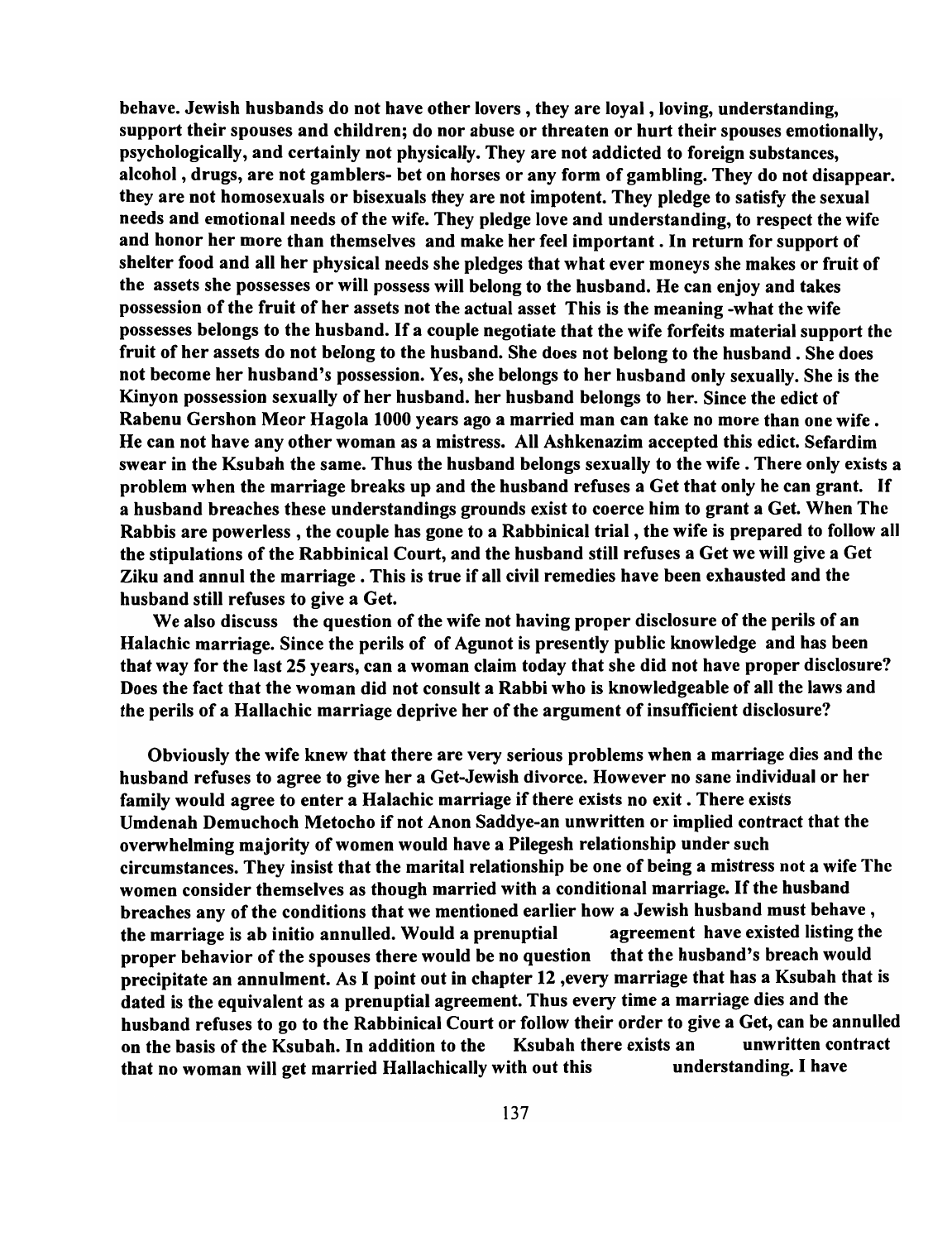brought proof else where in this book for the sources for this unwritten contract. No woman would agree to forfeit or forgive this privilege ever. No marriage can take effect unless the wife also agrees. The wife will not agree to get married otherwise. See Ramo Even Hoezer 157:4 ;Pischie Tsuvah Ibid ;Nodah Beyehudah Book 1 Even Hoezer # 54, 56 . The reasoning applied for a levirite marriage by Ramo Nodeh Beyehudah ,Bais Meir, Chsam Soffer Nachlas Shivoh and other authorities who sanction a conditional levirite marriage we apply for every marriage that dies, when all social and civil law remedies have been tried with no success after going to a Rabbinical trial and the husband refuses to give a Get. We will then give a Get Ziku-we substitute for the husband and give the wife a Get and annul the marriage. I will elaborate later in this chapter as well as in chapter 13 for the source of this procedure.

Sources and Commentary

7B. See Talmud Kedushin 2a

האשה נקנית בשלשה דרכים - בכסף בשטר ובביאה

וקונה את עצמה בשני דרכים במתת הבעל ובגט

A woman is acquired sexually by the husband by three ways and regains physical possession of herself- that she can have another sexual partner -the accepted way is through Hallachic marriage - by the death of the husband or by divorce. See Rambam Ishus 1:2,3. See Tosphos Bava Basra 48:B

דה קדיש בביא מה איכא למימר תימא לרשב"א

דקדיש בביא בלא הפקעה לא ליהוי קדושין דהוי

תליוהו ויהיב **דכנגד גופה שקנו לו אינה נותן לה** 

כלום ודוחק לומר לפי שיש לה הנאת ביאה וכו

The husband acquires exclusive sexual rights in the wife; and the wife acquires exclusive sexual rights in the husband.. Each one of the spouses must pledge fidelity ; otherwise there is no marriage.

# 7C. סדיש בביאה מאי איכא למימר . לפי דעת הרמבם

בספר המצוות שכסף קדושיו לומדים מיג מדות

וכל שלומדים מיג מדות הם מדברי סופרים מדרבנן 'וכן פוסק הרמבם בהלכות אשות פרק א' הלכה ב' , ג וכו סוברים רבותיו של רשי עיין רשי כתובות ג' ובבא בתרא מח:

7C.. All present marriages have only rabbinical status. All modern day marriages are enacted by the groom giving the bride a ring. According to prominent authorities, the position of the Rambam, as well as the Rabbis of Rashi is that such kedushin is only rabbinical.

Likewise, all marriages that employ money are only Rabbinical. See opinion of Rabbis of Rashi mentioned by Rashi Bavali Ksubos 3a, Gittin 33, Yevomos 90b. See Rambam in Sefer Hamitzvohs Shorosh 2, that all laws that have derived from 13 principles are all Rabbinical, unless explicitly stated by Talmud that it is Divine. Marriage with money is learned from 13 principles. Therefore, it is Rabbinical. Rambam confirms this view in Laws of Ishas, Chapter 1:2,3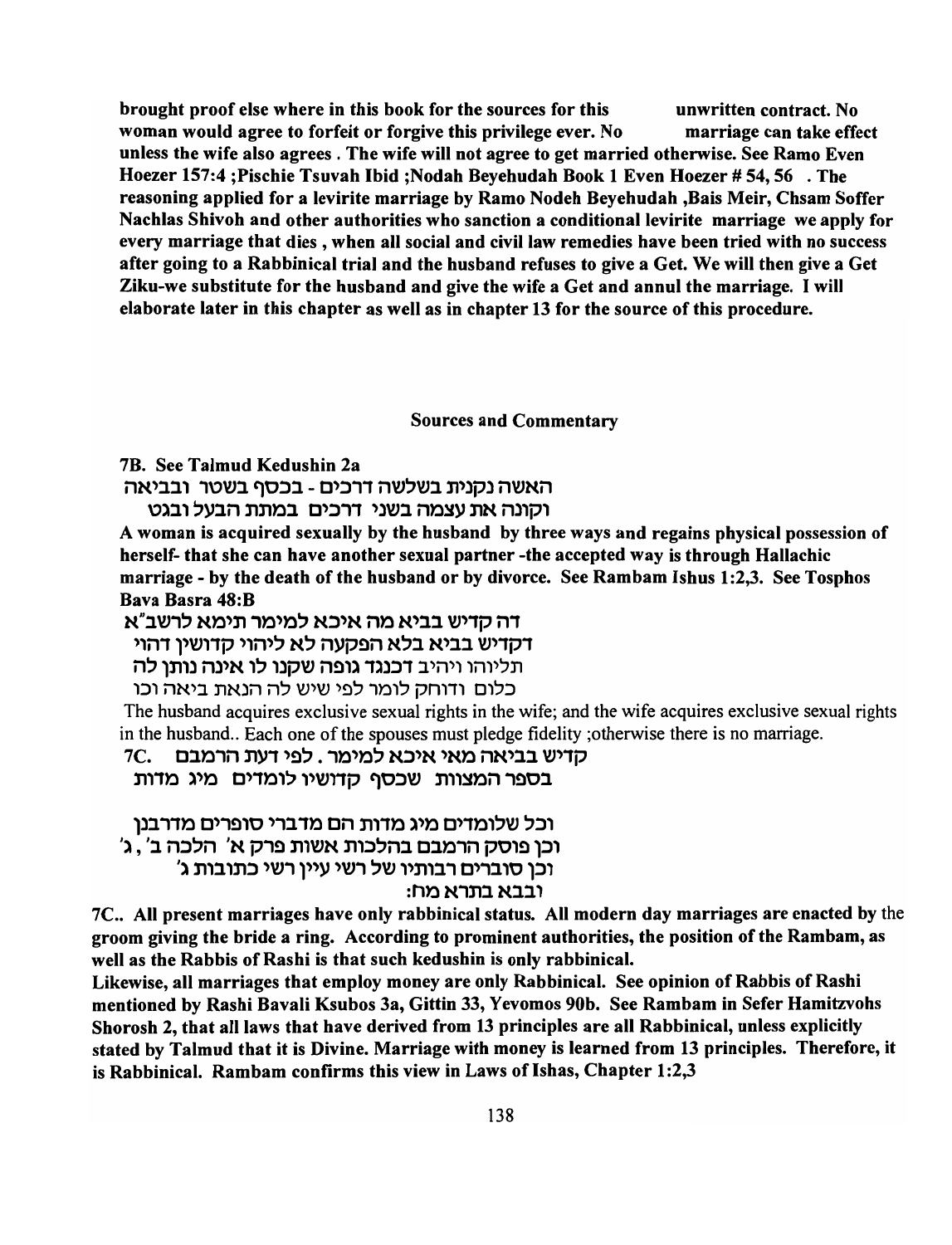### ובכסף מדברי סופרים

also Ibid Chapter 3:20 > אבל הכסף מדברי סופרים

Responsa Shev Yaakov, Responsa #21. This position of Rambam is supported by Pischei Tsuvah Even Hoezer #25 end of chapter 42 cites Rav Akiva Elger Responsa #94 and Shev Yaakov #21. Thus, there are grounds to consider that all marriages to say - at best- are only Rabbinical. See Ramo Choshen Mishpat 33: 1, Magid Mishna Ishos 4:6; Kesef Mishna Laws of Witnesses 13: 1 for same as above. This is position of Gaonim.

8. The history of Jewish family law provides ample proof that the improvement of the status of the woman was a primary objective. The rabbis held that the use of coercion against the husband was her way to get out of the marriage for justifiable cause. The very fact that physical coercion is not available to her now means that she can legally demand annulment since she never would have agreed to marry if no way to get out was available to her. Since the exercise of coercion is not available to her, and had she known this at the time of the marriage, she certainly would not have entered the marriage and this can also be seen as a marriage by mistake.

בכל מקום שהלכה שבית דין כופים הבעל אם אי אפשר בזמן הזה לכוף לבעל או שהוא לא נמצא אף במקום שיכולום לכוף אז מפקעים הקדושין

. . . Genes

ואומרים דאדעתא דהכי לא התקדשה עצמה (בסוף) - אגרת משה אבן העזר חלק א' סימן עט

In our day and age, when the Bet Din is precluded by civil law from coercing the husband to give a Get, then we will annul the marriage. With out this remedy, no woman would agree to get married. When Bet Din refuses to exercise its power to annul marriages, such refusal renders the marriage as a mistake abinito, since it places women who have an intolerable marriage in an impossible situation with no relief other than violation of the law or suicide.

אם בית דין לא היו כופים לבעל הנשים היו נמנעין מלתחתן מפני שאין להן שום עצה לצאת במקום שאי אפשר להמשיך באותו נשואין - חדושי הרשבא : גטין פח : יבמות מח

Rashba Gitin 88B clearly states that women would not agree to get married if they could not rely on the remedy of Bet Din coercing the husband to grant a Get in an impossible marriage. Rashba Yevomos 46B states that the rationale for coercing the husband is because Bet Din annuls the marriage.

### כל המקדש אדעתא דרבנן מקדש (ובית דין מפקעים הקדושיו)

Otherwise there would be a complete breakdown in the Jewish Judicial system. Even though the Sanhedrin no longer exists today (since 400 AD) never-the-Iess Bet Din, throughout the centuries, has been delegated the authority - Rabbinically - to exercise its authority in crucial matters. Matters of marriage and divorce and annulment are among those matters. The position of the Rashba is codified in Choshen Mishpat 2 in Tur Choshen Mishpat and Choshen Mishpat 2. It thus follows that in our day and age when Batei Din, Rabbinical Courts no longer can flog the husband into submission to grant his wife a Get, they can annul the marriage directly without flogging. Otherwise, the entire marriage institution would break down. If women have no relief or recourse in an impossible marriage, women will refuse to have a halachic marriage. Thus, the combination of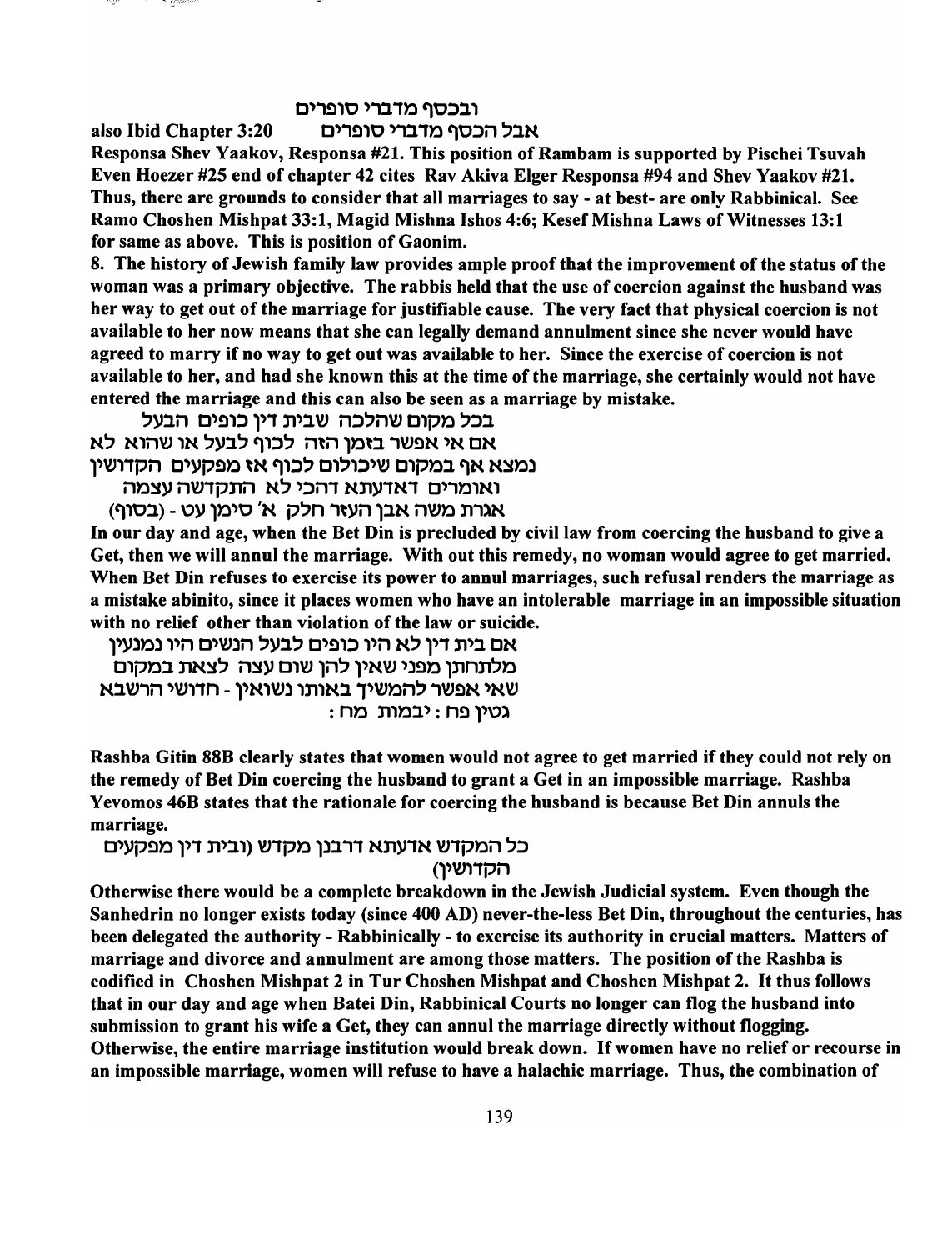Rashba Gittin 88B and Yevomus 48B supports our position. Such is the position of Ohr Zerua , Rabbenu Simcha #761, and Ohel Moshe, Book 2, #123 who explicitly state that the marriage can be annulled. Such is the position of Igros Moshe Rav Feinstein Even Hoezer Book I #78 end and Mashiv Dov (Rov Eliyohu K1otzkiev) #48 and Ein Yitzchok (Rav Yitzchok Elchonen) - Book 1- 24:38, 39,40,41. Baer Yitzchok #2 and Meshivas Nefesh (Rav Arye Leib Tzinz) #15 and Machne Efrayim, Laws of Zechrayoh and Matana #6. See Rashba Kedushin 23A, Rosh #12 on Sanhedrin 60B, also Ran Chapter 4 Gittin pruzbel בדה ומסתברא who state that even if the recipient of the gift suffers negative consequences but there are positive benefits, he takes possession of the gift. See Sdei Chomed Volume 2: Mare- Ches Zayin Klal 22 yik בין לאדם שלא בפניו. The above authorities are relied upon when we issue a Get Ziku. Thus, even if the husband suffers some liabilities and negative consequences as a result of us giving the Get Ziku, it is halachically legal.

## Sources and Commentary

8. See Bais Ov, volume 7 chapter 27. From Talmud Bavali Bova Metziah 104, Yerushalmi Ksubos 4:8, Tosefta Ksubos 4:9. See Bach Even Hoezer Tur Chapter 157, beginning. See Igros Moshe Even Hoezer Book I chapter 78 end. See Dvar Eliyahu Chapter 48. See Ohel Moshe, Volume II, Chapter 123. See Chelkos Yoev, Book I, Chapter 24. See Hatorot Agunot by HaRav Moshe Morgenstern, Chapters 1-12 for greater elaboration. See Aruch Hashulchon Even Hoezer 18:3; 139:3.

<u>שאלות ותשובות התרת עגונות</u> חלק א וחלק ב

מהרב משה מארגנשטרן

for actual analysis on numerous case histories - principles and methods used to emancipate 150 Agunot and Agunim. All this is done in the midst of threats of assassination. An active campaign of character assassination has been carried on for years against Harov Rackman and myself. We will fight in the court of public opinion - in the press. *99%* of all Jews back us. Three areas can never be prohibited to any human:

a. Sleep

b. Food and Drink

c. Sex

No woman in the world will pay any attention to anyone who attempts to cut off these basic needs. If all the living Rabbis, as well as all the Rabbis for the last 3400 years, would sign letters cutting off above basic needs no man or woman would listen. We are certain one million percent. Certainly, when the Torah granted such powers to the Rabbis in each generation to annul marriages.

שלא ישארנו בנות ישראל עגונות

Rambam Laws of Divorce 13:29 end - that Jewish daughters should not remain Agunot. Even if the woman herself elects to remain an Agunoh, Torah Law rules against her. See Rambam Laws of Yivom and Chalitza, Chapter 2:16. Let us hope that all Rabbis - in addition to the lay public who already support us - see the light.

# 9. Get Ziku I

מזכים לאדם שלא בפניו

A. When a person has a מצוה to obey the decree of a court and refuses, the court arrogates to itself to give his wife a Get and exercises the performance of this בצורה. Thus when a husband refuses to grant his wife a Get, the Bet Din will do it for him.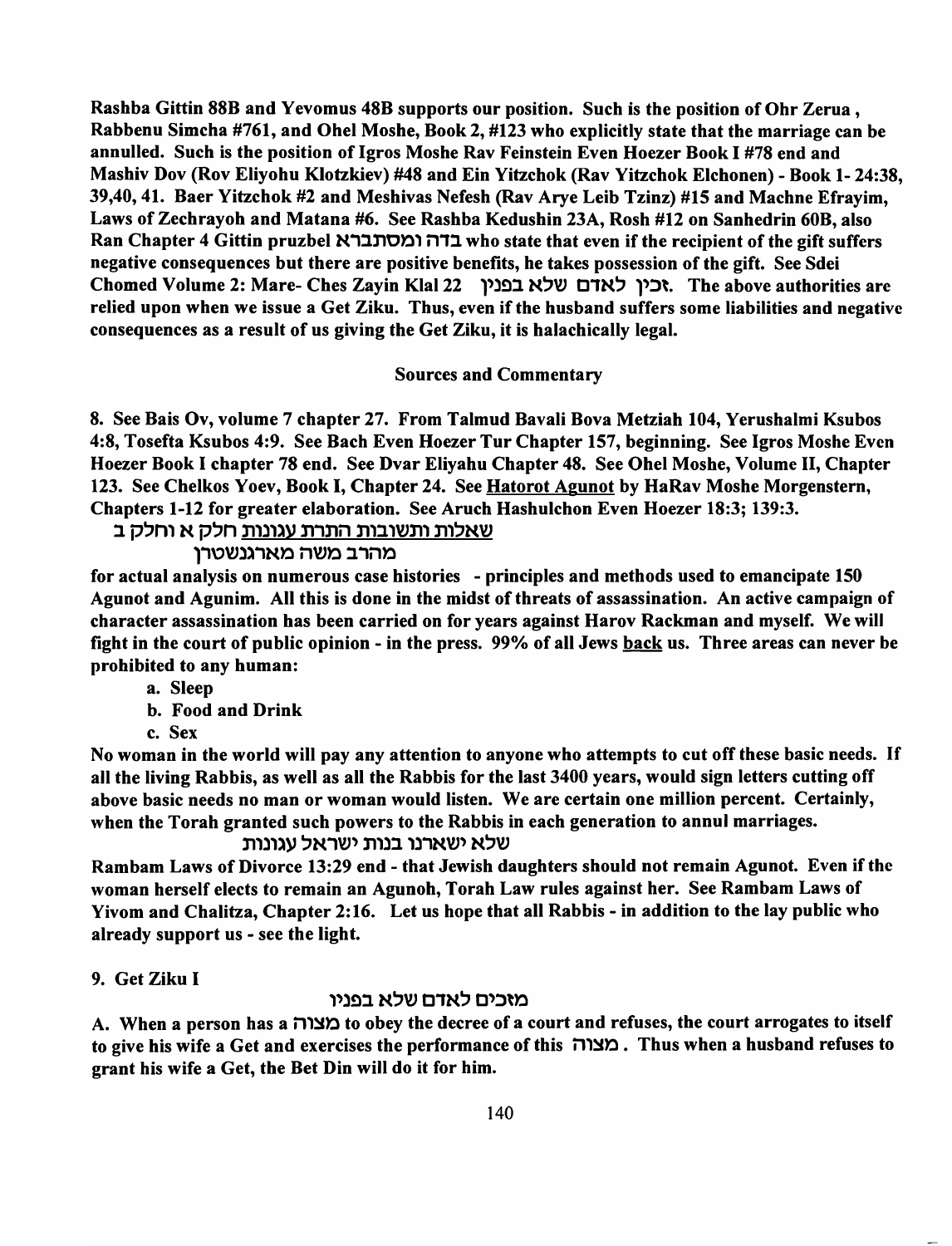נציב משיב דבר סימו 79 אליהו קלוצקין דברים אחדים אות מד 64 אהל יצחק (יצחק הרצוג) חלק ב' סימו יצחק אלחנן - באר יצחק סימן ב' בקשר לבדיקת חמץ מזכיו לאדם שלא בפניו אם זה זכות גמור חדושי הרשבא קדושין כג

B. העולה מידינו דבמידי דהוי זכות גמור וליכא שום חובה דנראה דכל כי הא. גוונא אפילו כי אתי לקמו וצווח לא ניחא לי לא משגחינו ביה מחנה אפרים הלכות זכיה ומתנה סימו ו' דה העולה מדברינו

Whenever something is entirely beneficial for a person and there is no liability, one can acquire this matter for the other person. Even if the other person objects, we pay no attention to him.( Machnc Efrayim Laws of Zechiyah & Matan #6) Acquiring a Get for a recalcitrant husband is morally and financially - in the long run - totally beneficial for the husband. Thus we can acquire the Get for him even if he objects. See Chapter 13 -The Agunah Rabbi is Right where I elaborate at great length about the concept of Get Zikui . I discuss the work done by Rav Eliyohu Klotzkin Dvorim Ahodim Responsa 25. of freeing numerous Agunot employing Get Zikui. See Responsa Heichel Yitzchok Rav Yitzchok Herzog -first chief Rabbi of Israel Book 2 Responsa #64 who describes in great detail Rav Eliyohu Klotzkin's method of using Get Zikui. Also See Sridai Esh Volume 3 Responsa # 25 who cites Rv Eliyohu K10tzkin , as well as other authorities that permit Get Zikui. See Peasch Habayit 21:3 who also permits Get Zikui . He is cited by Sridei Esh Volume 3 Responsa 25 page 80. The Sredei Esh volume 3# 25 quotes Rav Kahane from Jerusalem who used to head the Bet Din at Warsaw- who testified to numerous Agunot who were freed by the Bet Din using Get Zikui. This was employed because there existed no other Halachic method to free these Agunot.

See also Bach on Tur Even Hoezer 123:1 and Aruch Hashulchon EvenHoezer 123:5,6 who support the position that according to Rambam the reason the husband must give his assent to the writing, signing and delivery of the Get to the wife is because only when the husband orders the above mentioned operations we know for sure that these operations were performed lishmo - for the express purpose of divorcing this woman.

However both Bach and Aruch Hashulchon maintain that there exists a doubt if the same result could also be achieved if the wife who wants a divorce writes her own Get. The same logic also dictates that if the Rabbinical Court performs the above operations with the authorization of the wife, who is possibly empowered to write her own Get, that the Get will be valid. We rule that whenever a doubt exists about any law, the Get is valid Biblically, but not Rabbinically, as previously mentioned. In such a case if one increases the number of additional adjuncts favoring annulments, the Get is 100% Kosher according to all Authorities. If the husband refuses to authorize the witnesses to sign the Get, again there is the problem that if the witnesses do sign the Get, anyway there is lacking in Leshmo- that it was intended for the wife when the witnesses do sign. However there are many authorities who claim that this deficiency is no more than Rabbinical, not Biblical See Aruch Hashulchon Even Hoezer 130:3 middle of paragraph. As mentioned previously it is much easier to deal with a Rabbinical prohibition. We will find a dispensation for the Agunah by finding additional Rabbinical doubts as previously discussed in this chapter.

/ /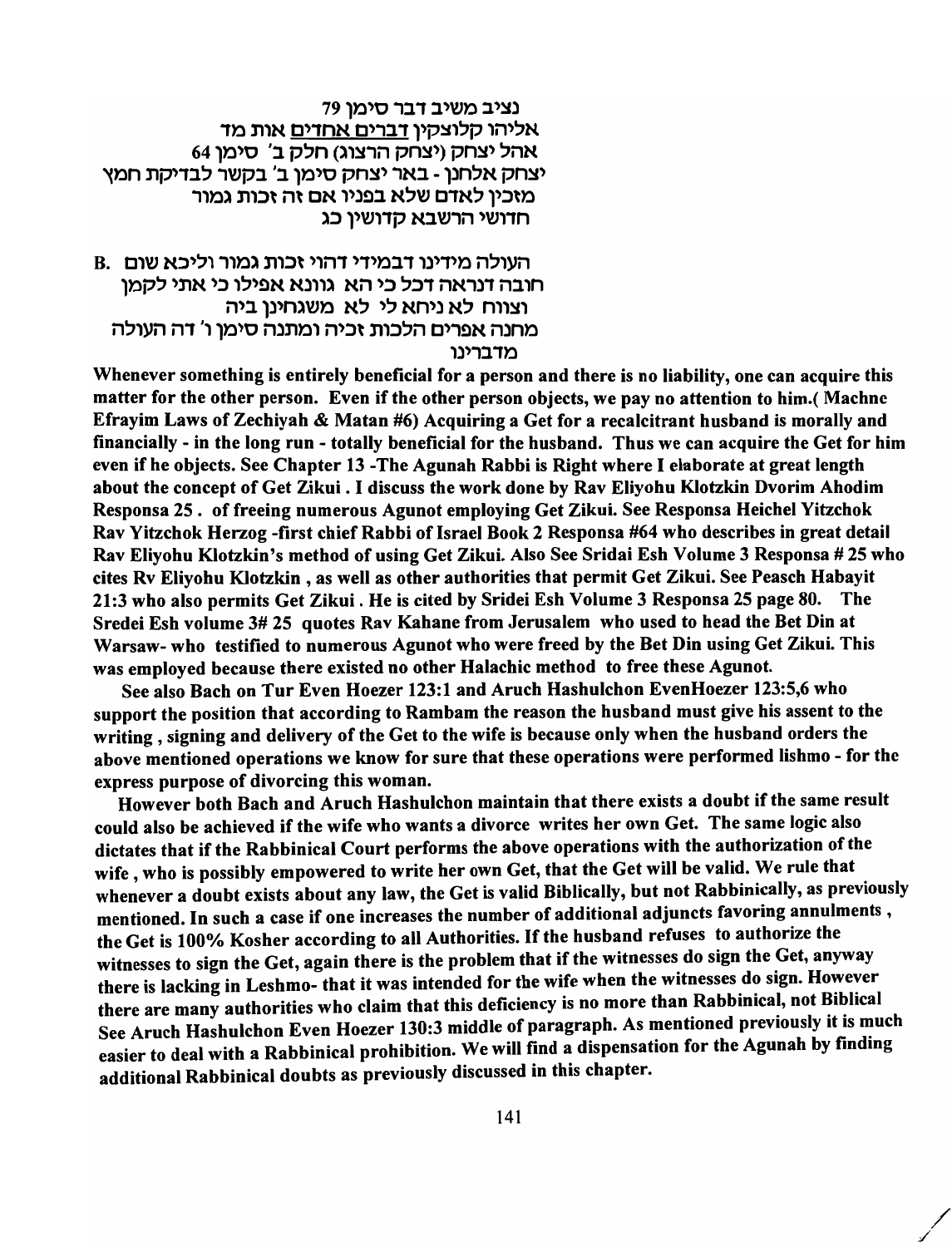True the husband must authorize the giving of the Get to the wife, she can not take it herself Rambam Gairushon 1:3. However the Rabbinical Court has the power when the wife argues Mous Alai -my husband disgusts me- to force the husband to give a Get. If the Court is not able to force the husband, it will then annul the marriage.

Since the wife refuses to return to the husband even if he would be the only male on the planet, the husband loses absolutely nothing by divorcing his wife. If he refuses and the Bet Din gives a Get Zikui for him it is entirely for his benefit. With a Get Zikui given without his approval - technically he is free to remarry. Yes, it was forced on him by the Bet Din and consequenltly it is in effect an annulment Ramban and Rashba as cited by Nesivos Hamishpot in Beurim in Choshen Mishpot I: I.However after a Get Zikui is given to the wife he is also free. He no longer is constrained to remarry because of Cherm Rabbenu Gershon of not marrying another wife as long as he remains married to his estranged wife. See Aruch Hashulchon Choshen Mishpot 205 :8 for similar concept. True, we insist the husband give another Get voluntarily that observes all the strict interpretations and not depend on the authorities that permit annulments. The giving of the Get is in his control so we will be strict when dealing with him See Aruch Hashulchon Even Hoezer 42:2 and Igros Moshe Even Hoezer Book 1 Responsa #79 end. However technically if he does not bother to have a Get, he can remarry on the basis of the annulment. Therefore the annulment and get Zikui is definitely for his benefit. His estranged wife he will never get back. The annulment and Get Zikui enable him to go on with his life and meet another woman whom he can marry, without violating The Cherem of Rabbenu Gershon of not having more than one wife. See Nesivos Hamishpot Beurim Choshen Mishpot 1:1 who cites Ramban and Rashboh who give reason for forcing husband to give a Get because it is ,in effect, an annulment. Thus according to them an annulment must always have a Get. We therefore give a Get Zikui. See Aruch Hashulchon Even Hoezer 42:2 and 155:33 that for the sake of equity we will annul a marriage where the husband refuses to authorize the writing, signing and giving of a Get. In order to prevent the warping of justice and equity we will annul the marriage. We will rely on all authorities that we will elaborate in the coming chapters to annul marriages and to prevent women remaining Agunot.

It is of interest to note that Aruch Hashulchon Even Hoezer 141:60 explicitly sanctions giving a Get Ziku providing it is for the benefit of the husband. " We do not have to hear the husband specifically appoint the agent to write the Get. As long as we know that the writing of the Get is for the benefit of the husband we can proceed and write the Get. The scribe who writes the Get will be considered the agent of the husband even though he was not verbally appointed by the husband. This will meet the requirement that the scribe must be appointed by the husband in order to for the Get to be Kosher."

In that way we will fulfill our purpose for what we were created to do - TO USE OUR TORAH KNOWLEDGE TO HELP OTHER INDIVIDUALS AND BE HONEST TO OURSELVES AND TO G-D.

#### 10. Get in Escrow

There exist many Botei Din -Rabbinical Courts that are corrupt. With out any trial where the wife is represented ,they agree to the demands of a husband to have a Get written and signed by two competent witnesses, but the delivery to the agunah is held up until she complies to conditions that reduce her support to herself and her children to a fraction of what she won in civil court .She is also forced by the Rabbinical Court to abandon custody of some or all her children won in civil

/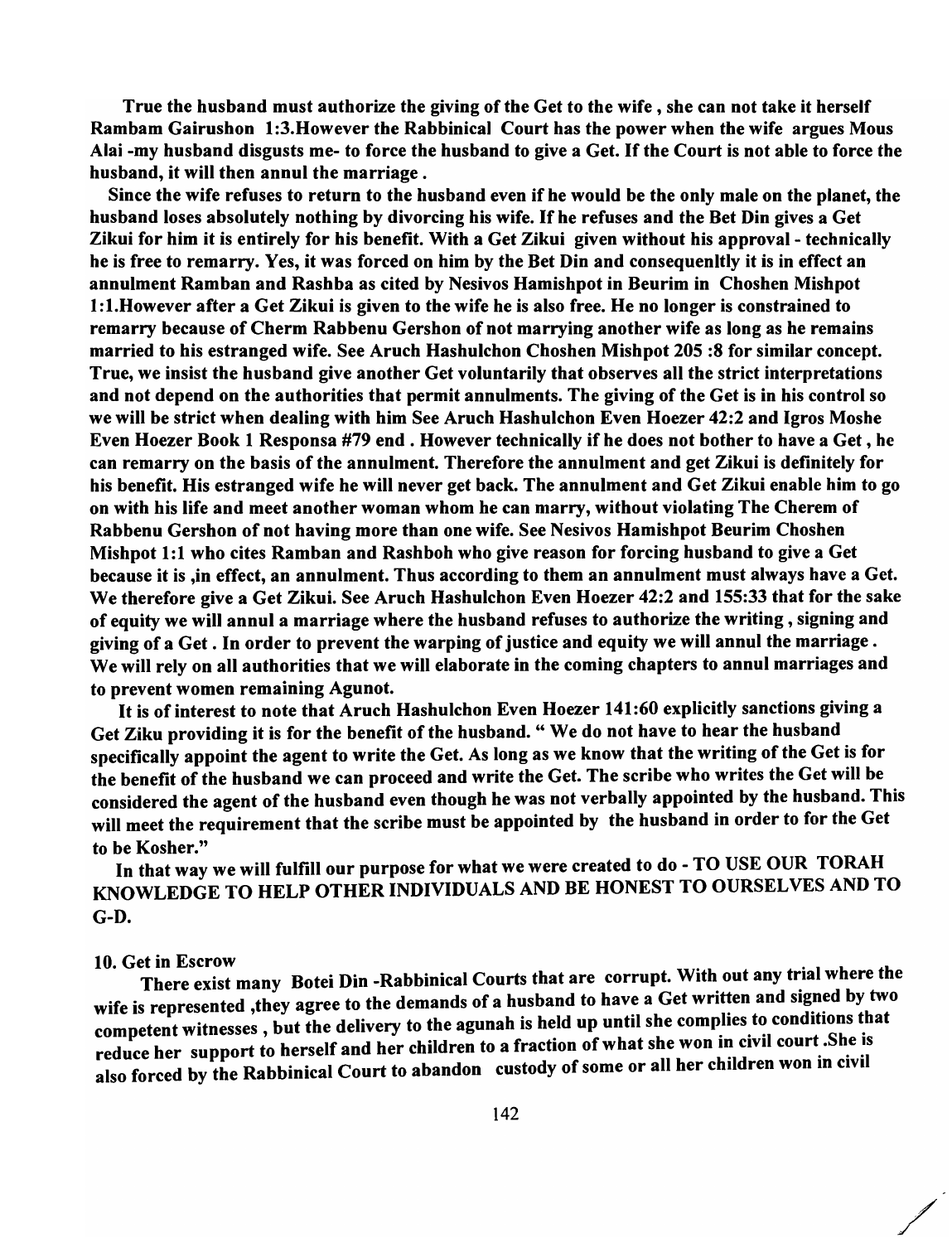court to her husband.

Our Rabbinical Court will then proceed to write another Get, have the Get signed by two competent witnesses and delivered to the agunah . We will do this based on two theories developed by Rav Moshe Feinstein -Igross Moshe Even Hoezer Vol-l responsa #117 and 118. Rav Mosh Feinstein rules that once the husband authorizes the giving of a Get to any rabbi for his wife and the Get is not given because of any reason even if that rabbi dies, another Rabbinical Court has the power to have a Get written, have two competent witnesses sign the Get and have the Get delivered to the wife. The conditions inserted by the husband are considered as being in conflict with what is written in the Torah. Consequently they are null and void. The Get is a Kosher Get and the agunah is free to go on with her life.Rambam Laws Ishos 6:9.10 sec Mishne Lemech 10. Also Ishos 12:8,14. Also Even Hoezer 71:2 see Bais Shmuel and Celkos Meehokek ibid. Rav Feinstein rules that the second Rabbinical Court is duty bound to be the agents of the first Rabbinical Court in carrying out the sacred duty of giving the Get and preventing a woman of being an agunah The second court is giving a Get Ziku as explained earlier. Would the rabbis of the first court all die then there would be no question at all that the second court is authorized. Since they are corrupt they are deemed as dead. A corrupt individual is like one dead. -KESHER RESHOIM AINO MIN HAMINYON- In addition argues Rav Moshe Feinstein In Igros Moshe 1- Responsa #118 according to Rav Kahane formerly chief dayan of the Bet Din of Warsaw Poland the court can give a Get Ziku for the benefit of the husband. This is the position of Rav Eliyohu Klotzkin as previously described. In Rav Moshc's case the husband did not place any conditions that the wife had to fulfill before the Get was to be given. However, it is our position that the conditions placed by the husband violate Torah Law and are null and void. Consequently a new Bet Din can have a new Get written, signed by two competent witnesses and given by an agent to the wife, in accordance with the ruling of Rav Moshe Feinstein, Rav Kahane of Yerushelayim and Rav Herzog, Ohel Yitzchok- 2 responsa #64.

True, a man can insert monetary conditions in a Get. However after the edict of Rabenu Gershon 1000 years ago that no woman can be divorced forcefully against her will, any conditions must be approved by the wife. The wife certainly does not agree to such conditions that will reduce the support she won for herself and the children to what the first Rabbinical Court arbitrated. She also does not agree to surrender custody of any of her children to the husband. Custody of the children certainly is not a monetary matter.

Custody of the children is decided on what is in the best interest of the child. Custody and support for the wife and the children are ambulatory and can be changed by the Bet Din or the civil courts in changed circumstances. Certainly, the decision about child custody can not be arbitrated by the father as a condition inserted in the Get. If that is inserted, such condition violates Halacha and is null and void.

WE ARE OPPOSED ONLY TO THOSE RABBIS WHO DO NOT HAVE AN IMPARTIAL RABBINICAL TRIAL. However neither can the wife unilaterally ignore Torah Law regarding alimony, child support, custody and visitation rights.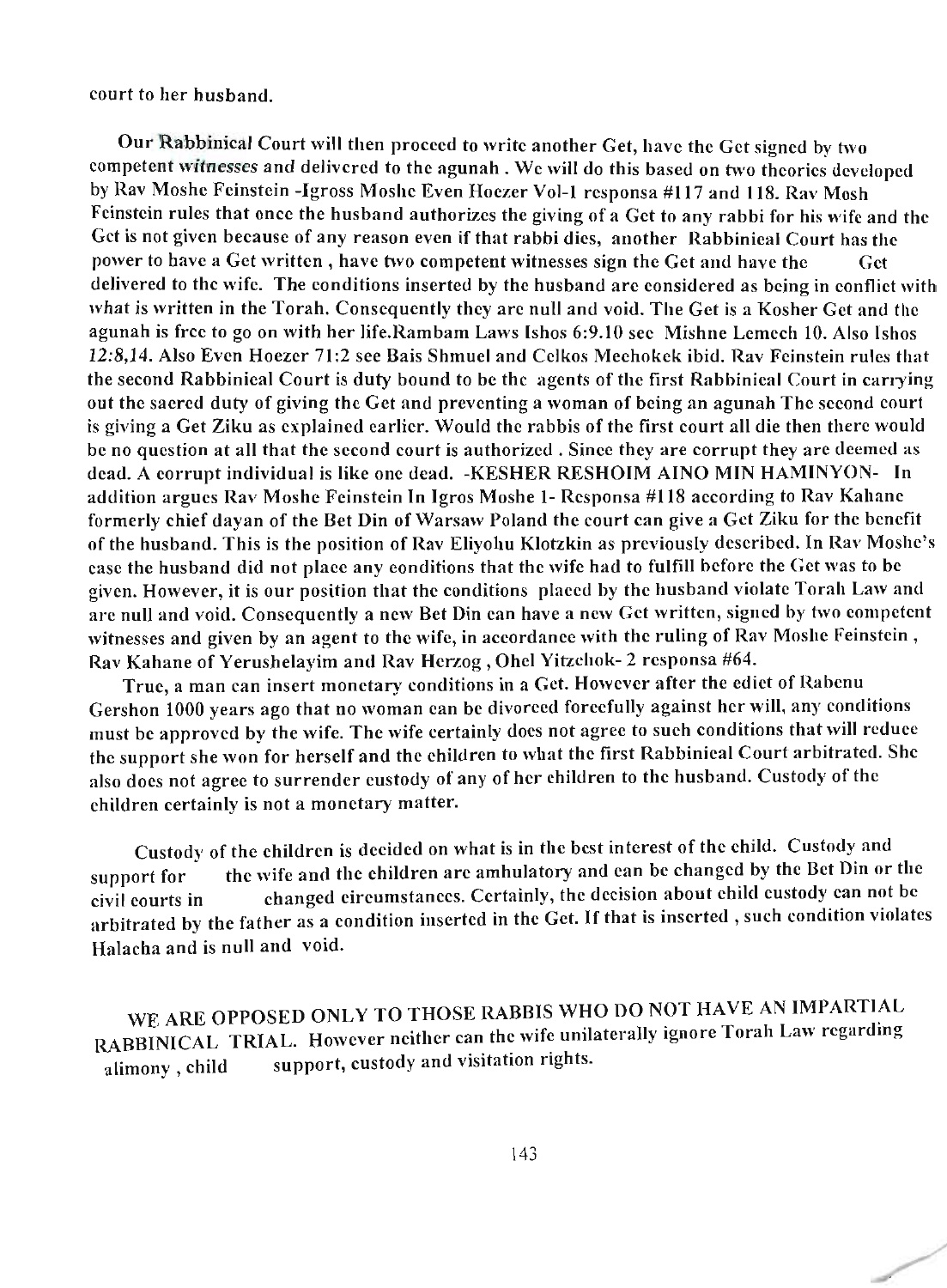This is a matter that the impartial Bet Din must decide, not the civil court. The husband appoints one member of the Bet Din to represent his position, the wife appoints one member of the Bet Din to represent her interest. Both members of the Bet Din appoint a third Rabbi who will cast the deciding vote. This is called Zablah. Only when the husband is unwilling to use this form of impartial mediation; but instead gives the wife an ultimatum with the connivance of one of the Rabbis, that we will proceed to free the wife. This is true when the wife will accept the terms of settlement on all family matters that the Bet Din rules are in accordance with Halacha-Jewish Law. Bet Din has the advantage over both spouses. The husband wants to alter the terms of the alimony, child support, custody and visitation rights; the wife wants to obtain the Get-Jewish divorce. Thus we have a tradeoff. Bet Din can act as the middleman-in accordance with Halacha on all matters. Bet Din must not abdicate its very powerful position. .

Even if we argue regarding alimony that a wife is not entitled to any once she leaves the husband and no longer is cohabiting with him- Even Hoezer Ramo 70:12; nevertheless the wife is entitled to alimony from the standpoint of equity. Even if she be not Jewish and no halachic marriage be binding Rav Uziel -first Sefardic Chief Rabbi at the time Israel declared its independence-ruled that she is entitled to alimony and support of her children that the Jewish man fathered. -who never were converted. The reason is equity. The non Jewish woman would never had agreed to marry her Jewish husband in a civil ceremony if she had any doubts that in the contingency of a dissolution of her relationship her husband would refuse to continue supporting her and her children and she would not have any relief in any court of law. Under Jewish Law the non Jewish wife and her children are entitled to alimony and child support as equity. The same law of equity applies to a Jewish wife even if under common Jewish law she is not entitled to alimony, since she no longer cohabits with her husband. However this is a decision only for Bet Din to decide; not the wife exploiting the secular civil court system with the assistance of very sharp attorneys. Then she comes to us for a Get-that we should annul her marriage. Equity is a two sided affair for the husband, as well as for the wife.

Certainly, the husband unilaterally can not insert a condition in the Get-that he be absolved from his obligation of supporting the children he fathered. See Even Hoezer 71:1,2 in Ramo, Bais Shmuel and Chelkos Mechokek ibid. Consequently any such condition precedents in order to give the Get inserted by the husband are in contradiction to Torah Law and null and void. Any Bet Din that enforces such a condition is corrupt and forfeits its right as a Bet Din. The members are deemed as evil and dead and are to be disregarded. Another bet Din is authorized to pick up and have the Get written, signed by two competent witnesses and appoint an agent to give the Get to the agunah.

11.  $\frac{1}{1}$  In addition, the Bet Din has the power to confiscate the ring retroactively and change its character to a gift. In that manner, no ring was ever given to the woman to acquire her in marriage.

<u>הפקר ב"ד הפקר</u> חשן משפט סימן ב  $109,108$  חתם סופר תשובות סימן *1:111;)* i1"ni1 '!l ~y ~N'VJ'~ i1p,ni1 IS4l'~'i1 P't"N

מהרב יצחק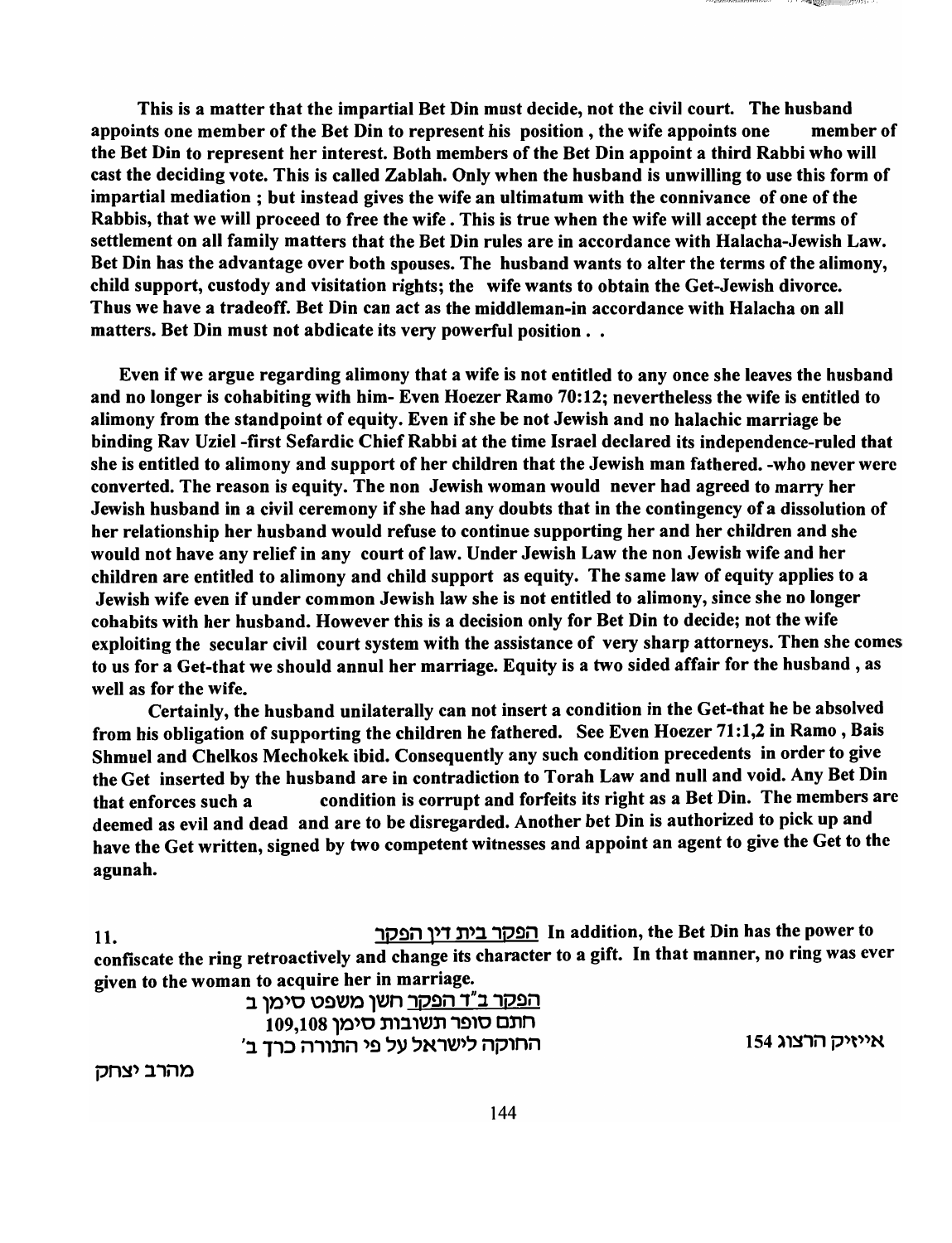12. When a husband displays abnormal behavior during the marriage it may be evidence that such behavior existed at the time of birth and this is another ground to annul the marriage on the basis of

n,y\) np~. Mistake in the making and operation of the marriage. See Shaalot Utsuvot Hatorat Agunot Vol. I and II in Hebrew and English by

13. We also will consider as being incompetent witnesses those individuals who slander and libel in the newspapers and in the internet any human , which is a million times worse than any violations of halacha by the Reform, Conservatives and Reconstructionalists. See Taz Yoreh Dayoh 99:8;Rambam Mamrim 3:3: Rambam Melochim 10:1. At least the non Orthodox honestly believe that the laws they are violating do not exist or are not binding. They are Shoggegim -unwitting. Some authorities -Rav Akiva Eiger will accept them as witnesses. Rav Moshe Feinstein and Aruch Hashulchon will not. See chapter #15. What ever their error it still is an error and they are disqualified from being accepted as a witness for marriage or divorce. . However what excuse do those individuals who libel other individuals have? Do they accept the pressure of a civil law suite, but disregard Torah Law and the summons to go to a Din Torah? Even if they are physically present at the wedding and witness the marriage ceremony their very presence corrupts the validity of competent witnesses.

Anyone who has not mastered and observes all four parts of the Shulchan Aruch is forbidden to have any business in performing marriages or divorces. Since all the Laws of the four parts of the Shulchan Aruch are intertwined with each and every other law one who has not mastered all the four parts of the Shulchan Aruch and observes them is prohibited from engaging in the performance of marriages and divorces or to give a Hallachic ruling in any other area of Jewish Law.See Jerusalem Talmud Gitten 4:2;Nedorim 10:8;Chagigal:8; Rambam Sanehdrin 4:8; and Chapters 1,2,3,4,120f this book. Even in civil law anyone not licensed to practice a profession and practices the profession is punishable under civil or criminal penalties. This is equally true if one lacks expertise in any area that he practices. He can also lose his license and also be sued for malpractice. Certainly he does not know if he did or did not violate anyone of these laws since he does not know of the existence of the law. Such a person has no job volunteering to officiate in marriages or divorces. IF THERE EXISTS ANY ERROR HE DEFINITELY WOULD BE LIABLE OF MALPRACTICE See Aruch Hashulchon Choshen Mishpot 386:11. HIS VERY PARTICIPATION WITHOUT SUPERVISION IS A SIN. See Even Hoezer chapter 49:3; Kedushin 6b. For that alone he is banned from being a witness. ALL YOU NEED TO BE BANNED IS A WILFUL VIOLATION EVEN ONCE OF ANY Law Rabbinical or Biblical. See Yoreh Dayoh Aruch Hashulchon

119:14 .That automatically renders the marriage ab initio null and void.

If these individuals are performing the marriage ceremony ,we will presume unless proven otherwise that circumstantial evidence exists that they may be ignorant of some or many or all of the tens of thousands of laws governing marriage, divorce, annulments and the laws of judges, witnesses, sales, acquisitions, agency,partnerships , torts, theft, murder and all other business civil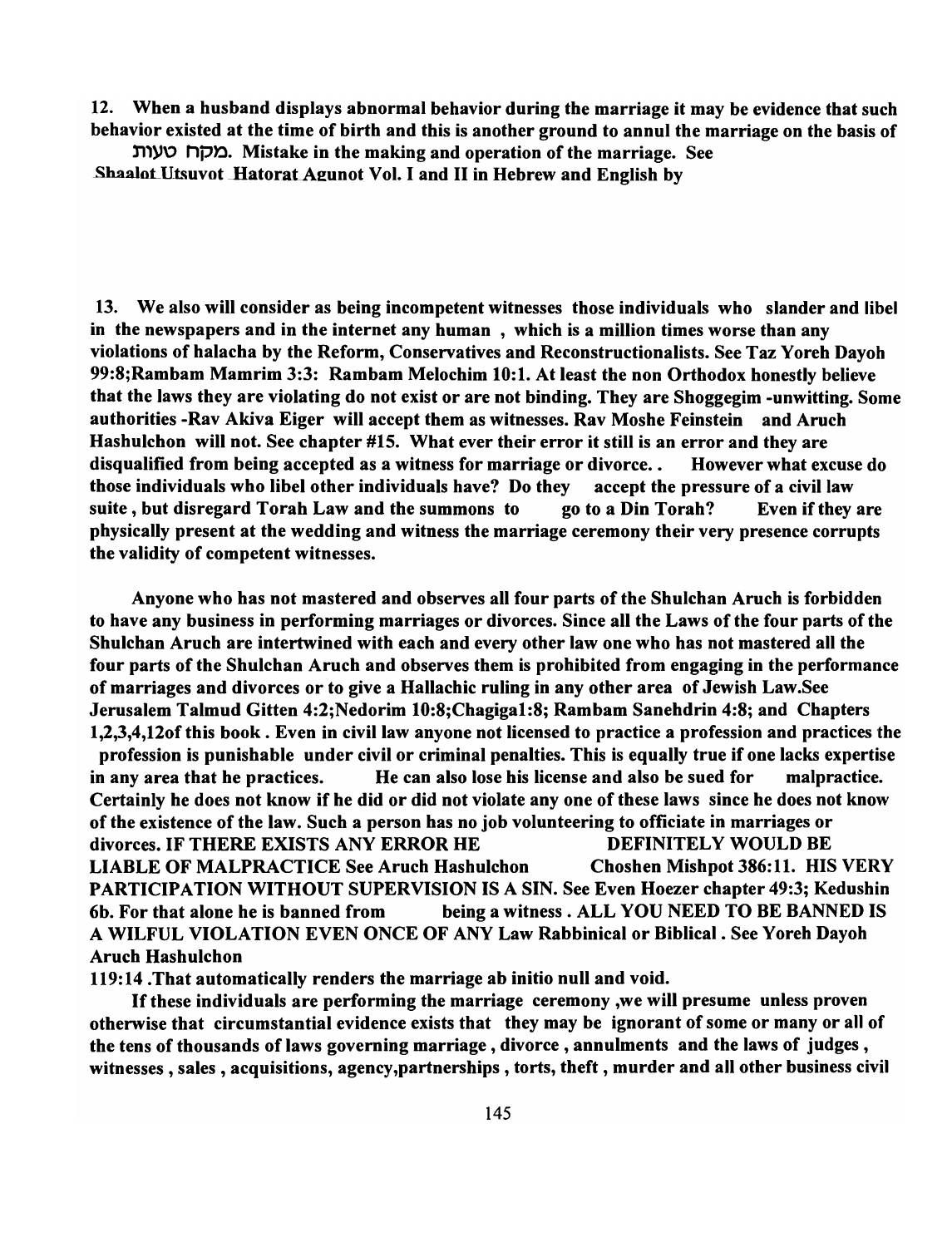and criminal laws contained in Even Hoezer and Choshen Mishpot that are related to marriage and divorce laws. Sages of the caliber of Horav Moshe Feinstein or Horav Piekarski must attest that the Rabbi has mastered and observes the four parts of the Shulchan Aruch . Witnesses- regarding testifying to deprive one of their rights such as in this case at hand that the woman is turned into an Agunah prohibited from ever having sex- in order to be valid are held to the highest standard in existence in the entire Torah. Nowhere in Torah Law does one have to meet such high standards. Such high standards are not necessary for one to ascertain that food is Kosher, that a butcher shop or restaurant can be used or in any other ritual matter. Unless two vaid and competent witnesses exist there is no Hallachic marriage, even if both bride and groom admit that they were married. Even if one million non valid and non competent witnesses testify that they witnessed the couple getting married there exists no Hallachic marriage. See Aruch Hashulchon Even Hoezer 42:18,19,24, and especially 34.

Furthermore, relatives and women stand under the Chupah-canopy at the time of the ceremony. Since they are deemed invalid to be Hallachic witnesses their presence corrupts the testimony of valid competent witnesses. This can be cured only if the groom or a Rabbi designates that only competent witnesses -no one else -should witness the Hallachic marriage. Unless we know for sure that this was done all the competent witnesses are corrupted and again, there exists no Hallachic marriage. The Agunah need prove nothing. It is up to the one who argues that she is married and is forever forbidden to have sex when her husband refuses her a Get, to prove that the groom or a Rabbi designated only other competent witnesses and no one else. Failing this -by default- there is no Hallachic marriage. See Aruch Hashulchon Even Hoezer 42: 24,31. This method of annulling the marriage is used post facto only when the husband refuses to free the agunah and she will remain imprisoned to eternity otherwise. In all other cases we will argue that the intent of both spouses was that only Kosher competent witnesses should be the only ones that are designated to witness the marriage. This presumption is made and there exists an onon sadye and umdenah demuchog metocho that all couples who wish to have a Halachic marriage have such an intention, even if is not verbalized. See Avnei Meluim Even Hoezer 42 as cited by Chsam Soffer # 100. Also also Rav Henkin Pirusha Ivra who likewise cites this Avnei Meluim.

We will not use this ruling to question any marriage that is not in trouble. All marriages Performed by ORTHODOX, NON ORTHODOX RABBIS OR CIVIL MARRIAGES OR COUPLES LIVING TOGETHER -NOT IN A CASUAL RELATIONSHIP -AB INITIO ARE CONSIDERED VALID HALLACHIC MARRIAGES. WE WILL RULE LIKE ALL THE STRICT OPINIONS REGARDING THE SANCTITY OF MARRIAGES. IN ORDER TO DISSOLVE THE UNION AB INITIO A GET MUST BE GIVEN. Thus couples who want to experiment with marriage thinking that as long as there was no Chupah and no giving of a ring in the presence of two religious witnesses they are not married and can walk out of the relationship at will are in for a rude awakening. Such a woman remains an agunah as if she has a marrige with a Chupah performed by an Orthodox rabbi. The man can not get married without a Get. There exists a Cherem of Rabbenu Gershon. Only when it is impossible to get a Get and the woman remains an Agunah for life or the woman refuses to accept a Get will we annul the marriage. A SEXUAL RELATIONSHIP CAN VERY WELL CREATE A Hallchic marriage. Only a RABBI WHO HAS MASTERED AND OBSERVES THE FOUR PARTS OF THE SHULCHAN ARUCH IS AUTHORIZED TO RESOLVE THIS MATTER.

However, in order to free an Agunah from eternal imprisonment -when we are mandated to rely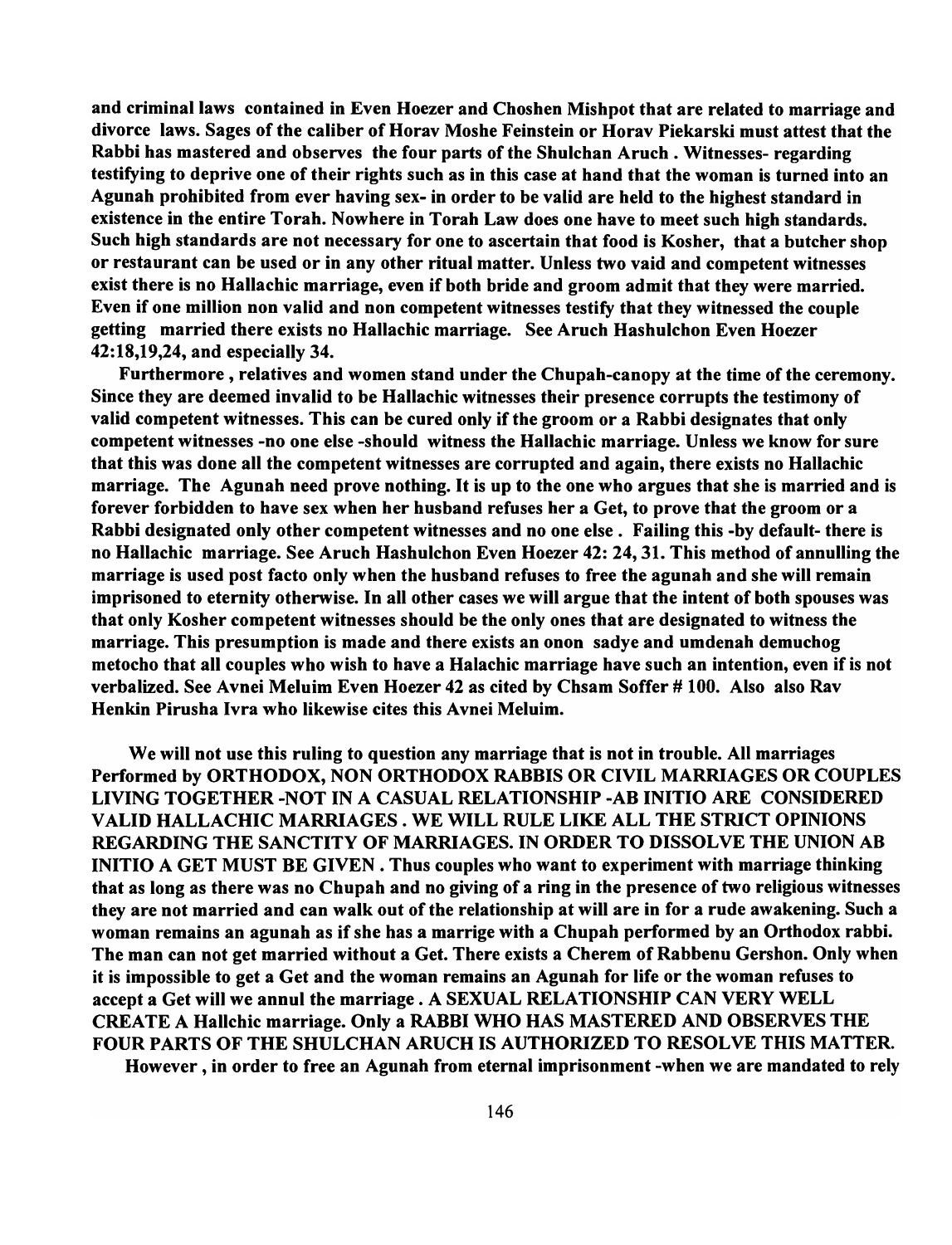on even one Rabbinical authority even in Biblical matters [Taz Even Hoezer 17:15] to rescue the woman -by default we declare that there never existed a valid Halachic marriage unless proven otherwise. Any violation of any law Biblical or Rabbinical- even once -renders the witness as incompetent of being a witness. It is up to those individuals who claim that the woman remains an Agunah to prove that the two witnesses at the instant of marriage were valid witnesses. This ruling follows the well established Hallachic principle of Hamotze mechavero olof haraya . One who wants to deprive an individual from his property or rights it is up to him to produce the evidence. See Aruch Hashulchon Choshen Mishpot 232: 36 . It is up to those individuals who want to deprive the Agunah of her right to have sex to prove that she was married in the first place in accordance with hallacha. The agunah has to prove nothing. By default once her husband refuses to grant her a Get, she can be freed by annulling her marriage. The Agunah need prove nothing By default there exists no witnesses and ipso facto no marriage. See Responsa Hut Hamesholos vol  $1 \neq 15$  cited in footnotes to Chidushei Ritvh on Ksubos 3a. Likewise, even if the witnesses are valid they must remember the precise date when the couple got married and the place, otherwise by default there is no marriage. See Bais Shmuel Even Hoezer 17:63. See Rav Ovadye Yoseph Yabiah Omer Vol 3 Responsa #8; Igros Moshe Even Hoezer Vol 4 # 20 ; Aruch Hashulchon Yoreh Dayoh 119:14.;2:6. They can not refresh their memory by looking at the Kesubah or the Benediction books handed out at the wedding or consulting written records or computer records of the Halachic wedding. We do not deny that a wedding took place. We are stating that unless valid witnesses testify orally that a Hallahic wedding took place the woman by default is deemed never married Hallachically. See Aruch Hashulchon Choshen Mishpot 28:16,17,18,19. In effect we are stating that a loophole exists that the validity of practically most marriages can be questioned. This loophole is exercised only as an adjunct, in addition to other grounds mentioned in this book to rescue a woman from lifetime imprisonment by annulling her marriage when no other solution exists for her to be freed by a Get voluntarily given by her husband upon the order of a Rabbinical court.

Just like no one is believed that a product is Kosher without certification about its kashrut. See Aruch Hashulchon Yoreh Dayoh 119:8,9,10,11 ;so too, no one is deemed a Kosher witness without certification that he never violated any law between man and man Choshen Mishpot or Laws between man and G-D- ritual law. See Radvaz Laws of witnesses 11:2,3 Choshen Mishpot 34;14:17 See my chapter 58 and summary of the chapter in the table of contents. Only a Rabbi who has mastered and practices the four parts of the Shulchan Aruch has a presumption that he is a competent witness, no one else.

In addition to what I wrote every Ksubah is in reality a conditional marriage. In the contingency that the marriage dies and the husband refuses to give a Get the Ksuba can be used to annul the marriage. See end of my chapter 12.

Even if it was the obligation of the wife to prove the deficiencies that the witnesses are not competent, which in reality it is not, since at least one doubt exist concerning the validity of this marriage, at most the marriage is Rabbinical -even if the wife did not obtain the evidence that the witnesses are not competent. Once additional doubts are introduced as mentioned above that this marriage is riddled with doubts there is not even a Rabbinical violation for the woman to get married. In case of extreme hardship and to prevent the debacle of this woman remaining an Agunah for life we will give a Get Ziku and annul her marriage. See chapter 1 and other chapters of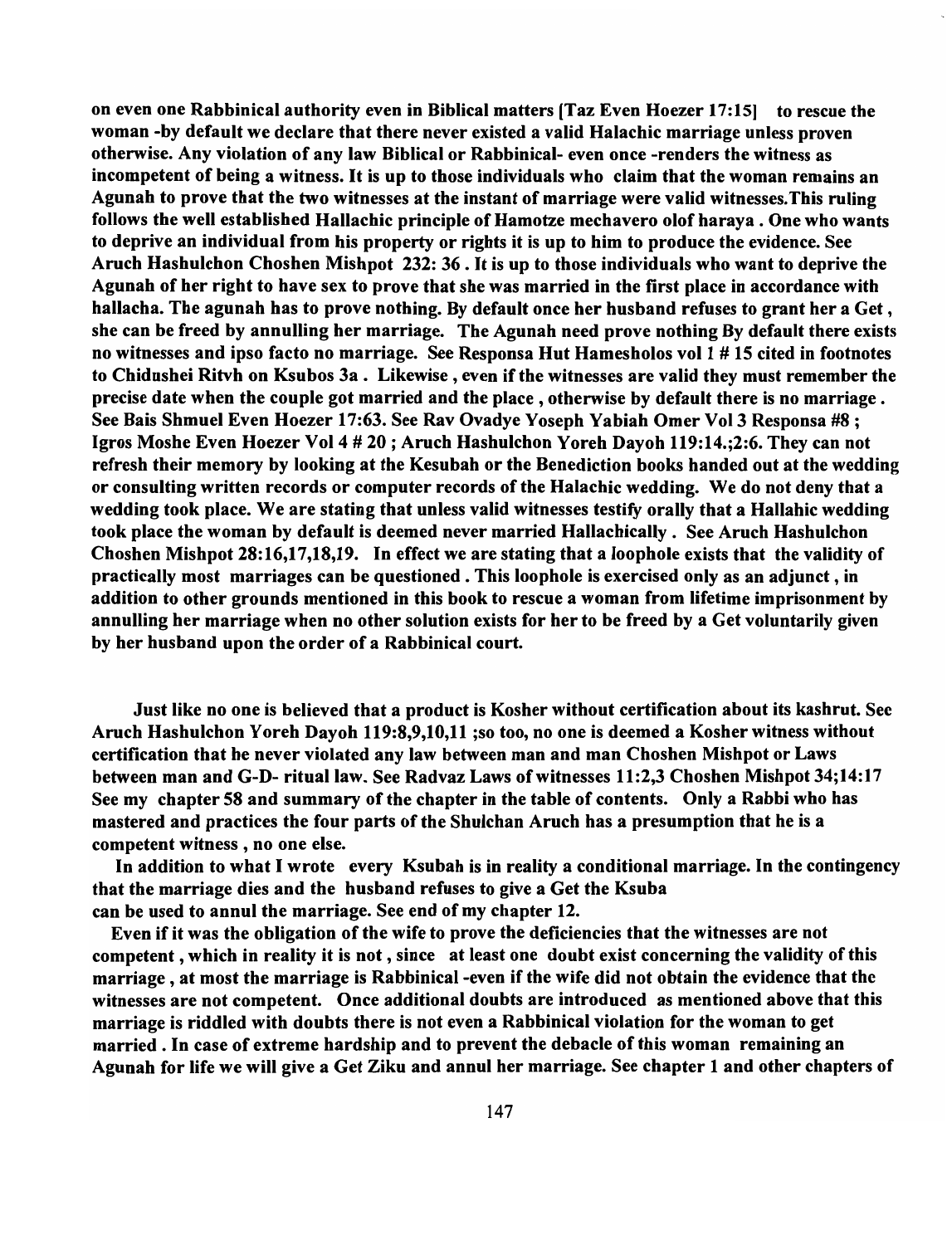this book for the Hallachic basis of what I am writing. This ruling would be accepted even according to those authorities that hold that Biblical matters even when one doubt exists, nevertheless, remains forbidden Biblically. HOWEVER ONCE THERE EXISTS MORE THAN ONE DOUBT, THERE IS NOT EVEN A RABBINICAL PROHIBITION.

It must be clearly understood that what I write here is not contradicted by Aruch Hashulchon Even Hoezer chapter 19:5 that a women is deemed married by Chazake. If a couple conducted themselves as married couple for a period of thirty days they are deemed married. However Aruch Hashulchon discusses the case where only saints are the only ones who are permitted to be witnesses for marriages, no one else. The rabbis have mastered and observe the four parts of the Shulchan Aruch. No one other than such Rabbis are permitted to engage in marriages and divorces. In such a community will we entertain the presumption that once a woman and a man conduct themselves as a married couple that they are married. This scenario does not exist in the USA OR ANY PART OF THE WORLD WITH THE EXCEPTION OF Israel. In our time and age what I have written is on million percent valid.

What I have written above and in the other chapters of this book may or may not also agree with the position of Chsam Soffer Responsa Even Hoezer 100 who rules that in the contingency that the witnesses to a Hallachic marriage are non competent, the marriage nevertheless, is valid as long as two competent witnesses exist at the wedding hall who know that a marriage took place. This is true , even if they do not see the actual giving of the wedding ring from the groom to the bride. Rav Henkin goes further and says that even if there exists no competent witnesses at the wedding hall, but the couple are sharing the same room or apartment or house for a period of thirty days, it can be assumed that during such a period of time that they are living together as man and wife . We will then presume that both spouses intended the relationship to be deemed as Hallachic marriage. For no one wants to engage in fornication. Ain odom ose beiuso beilus znus. Rav Henkin argues that it is a natural law that no man or woman would permit their spouse to live with an other person. Every one would jealously guard their rights to their spouse and would consider any infidelity on the part of their spouse as a betrayal. Some individuals will commit murder when the spouse betrays them .. Certainly the Torah view is that betrayal on the part of one spouse is grounds for divorce or annulment. Therefore every man will in advance be motivated to seal and ensure the acquisition of his wife by any Halachic means possible. If the original marriage has a flaw that the witnesses are not competent, the couple will agree that the Hallachic marriage be consummated by the knowledge of competent witnesses who are aware that the couple are living together as man and wife. One can acquire a wife in marriage by money- giving the bride a ring, or else by a written document where the husband acquires the wife. This document according to many Rabbis could be a marriage certificate in the civil court; or even a marriage license that groom and bride sign even if there exists no competent witnesses according to Hallacha . Those Rabbis who consider civil marriages as creating Hallachic marriage follow this position .See my Chapter 23. Or else the fact that the couple are deemed as living together as man and wife since they share he same room, apartment or house creates Hallachic marriage. This is the position of Rav Henkin and many other Rabbinical authorities. When a marriage is intact we will rule like all the strictest opinions. We will state that even if the witnesses are not competent the couple intend to be married hallachically by any means available. We will state that the fact that they are sharing the same abode together it is known that they are living as man and wife. We all are witnesses by construction that they intend Hallachic marriage. This theory creates Hallachic marriage. A marriage created by universal knowledge that a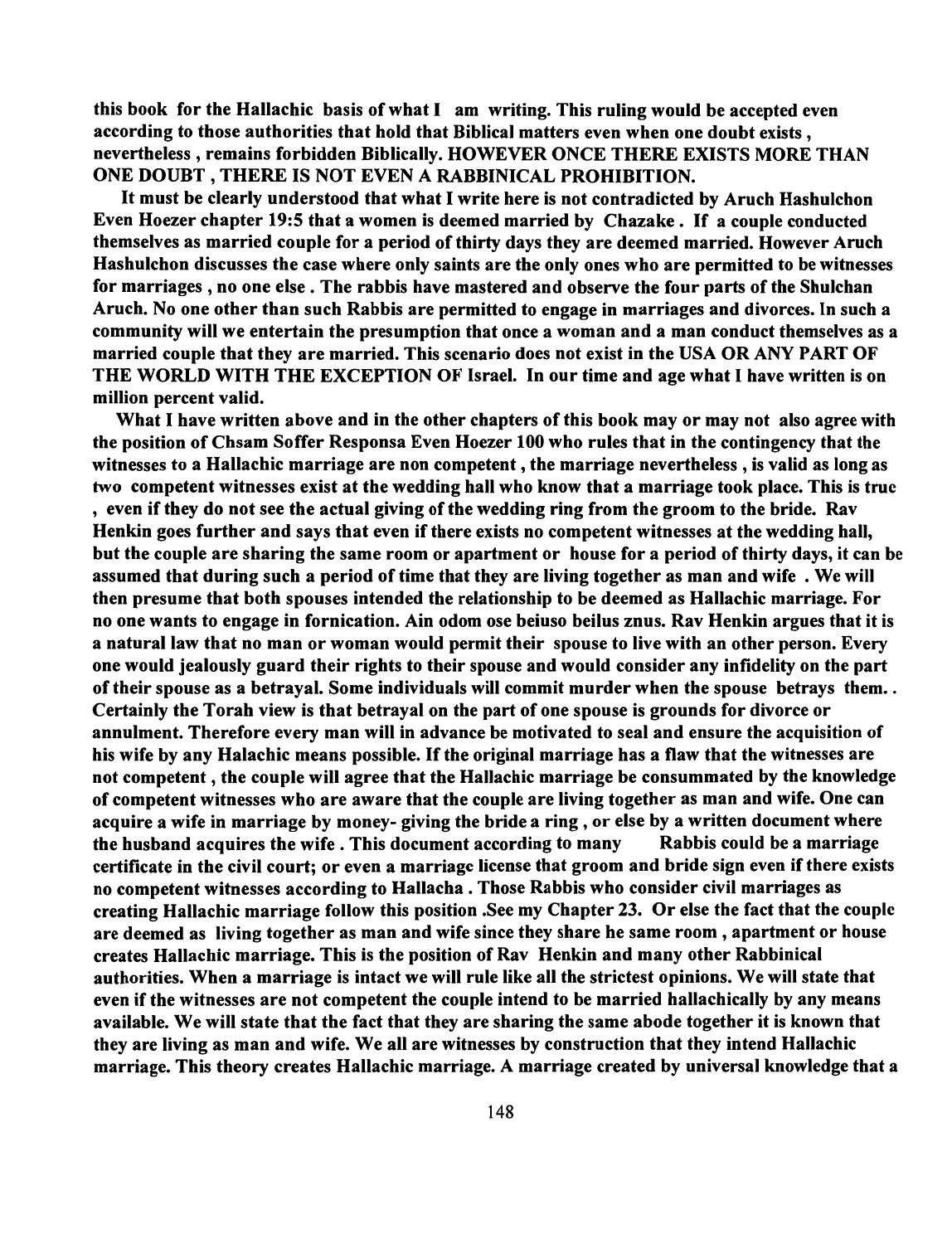couple is living together as man and wife is not destroyed because there also exists non competent witnesses. Only when a marriage is created by two witnesses then do we have to investigate the competence of each witness. This does not apply if a marriage is created by universal knowledge. We all are witnesses. The universal group of Torah Jews is not governed by the restrictions governing individual two Jews acting as witnesses. See Chsam Soffer Even Hoezer #100 end citing many authorities among them the Makneh -his teacher. The brides at that time were heavily veiled and the witnesses could not identify the bride. It was only by relying on circumstantial evidence that they assumed that it was the woman for whom the wedding was advertised as going to be made who was posing as the actual bride. Thus the validity all marriages that are being performed according to Hallacha -reasoned the Makneh -are based on circumstantial evidence. Circumstantial evidence when no other evidence is available creates Hallachic marriage. However in the contingency that the marriage dies and the husband refuses to give a

Get ,we will not rule like this opinion. See Aruch Hashulchon Even Hoezer 42:31.32;33,34.

However, Rav Henkin mayor may not agree that if the couple live in an area that no Jews live that the presumption that they are living together ipso facto creates Hallachic marriage may not exist. Similarly the argument of the Chsam Soffer -that competent witnesses present at the wedding even if they did not witness the giving of the marriage ring by the groom to the bride creates Halachic marriage because we presume that a Halachic marriage exists since they know that a marriage occurred - mayor may not exist in our day and age in any country other than Israel for the reasons I elaborated previously. Rav Henkin mayor may not agree that in our day and age there may exists no competent witnesses. We elaborated in great detail that now days in our day and age in all countries with the exception of Israel there exists very few qualified Rabbis who have mastered and observe the four parts of the Shulchan Aruch and there exist no mechanism to guarantee that only saints are witnesses to the marriage, who have not violated even once any Biblical or Rabbinical Law. Therefore very few marriages can be presumed to have been made in accordance with Hallacha • POST FACTO WE USE THESE ARGUMENTS ONLY WHEN A MARRIAGE IS DEAD. As previously mentioned Rav Akiva Eiger will accept under certain circumstances witnesses that violate certain ritual laws as keeping their business open on the Sabbath or using a razor blade for shaving since they are under the impression that it is not forbidden ,althogh in reality there exists a gross violation of Jewish law. Rav Moshe Feinstein will not accept such witnesses. See Taz Yoreh Dayoh 99:8; Rambam Mamrim 3:3. Aruch Hashulchon 34:5; Igros Moshe Even Hoezer vol 1 and 4 regarding marriages performed by non Orthodox clergy. • There exists authorities that will consider as witnesses not being competent only if they violate the laws between man and man, not ritual laws -between man and G-d. See Aruch Hashulchon Even Hoezer 42 : 48,49;Choshen Mishpot 34:3. For these authorities a credit check to determine the credit worthiness and reliability of the witness as well as a check to see if the individual has no criminal record would determine how reliable the man is. Similarly we can inquire with the Rabbi whose congregation the witness attends as to his religious behavior in ritual matters. Thus when our purpose is to strengthen a good marriage we will take the extra mile and rule like the strictest opinions to ensure that the marriage remains intact. However, when a marriage is dead and the husband refuses to grant his wife a Get, our purpose and goal is to enable the agunah to go free. Then we will rule like the authorities that will enable us to prove Halliachically that the marriage was not legal ab initio. In both cases we go the extra mile but in the opposite direction. We do not have to adopt a consistent position or rule like one authority. We will rule for the same couple at the outset of the marriage like those authorities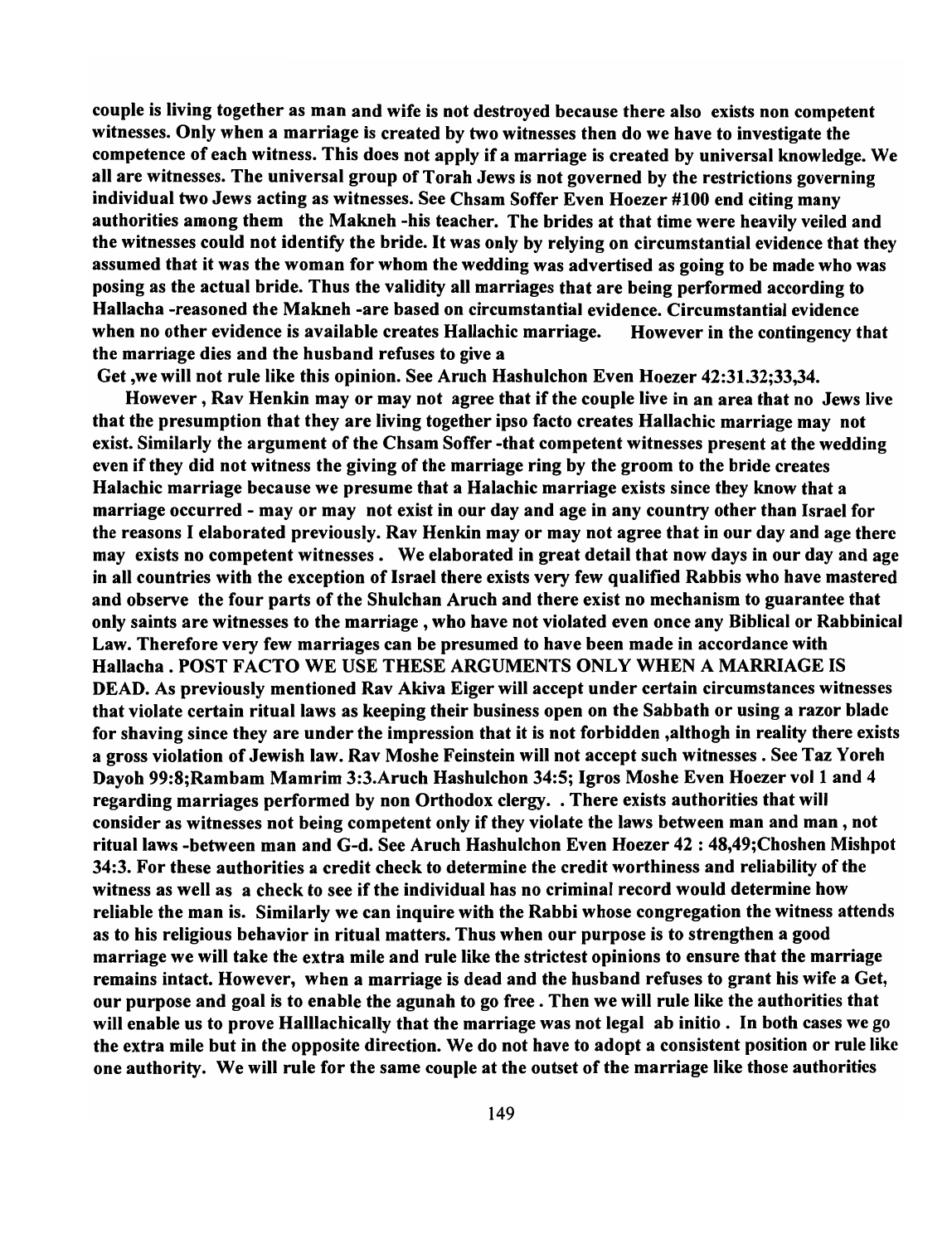that guaranteed the legality of the marriage. Once that same couple's marriage dies we will adopt an opposite goal and rule like those authorities that the marriage never existed legally in accordance with Hallacha.

Thus if our agenda is to annul the marriage since the husband refuses to give a Get when the marriage is dead- even if the Chsam Soffer and Rav Henkin will not agree with the above thesis that we use to destroy the credibility of the witnesses -then we will not rule like the Chsam Soffer and Rav Henkin and the other authorities who support their position that we previously elaborated.

It is of interest to note that both the Chsam Soffer and Rav Henkin subscribe to this thesis that I outlined of using those authorities to substantiate one's agenda ONLY IF UNDUE HARDSHIP AND A CRIPPLING CONSEQUENCES WOULD RESULT OTHERWISE. THIS IS THE RULING OF Taz Even Hoezer 17: !5 . The Chsam Soffer in Responsa #107,108 permitted the annulment of a marriage by confiscating the marriage ring and considering it to be a gift rather than a payment of acquisition to create marriage. The Jewish community was forced by the King to annul all marriages that did not meet the standards of the civil authorities. Otherwise grave punishment would be meted out to those Rabbis who violate this law. The Chsam Soffer suggested several ways to abrogate the marriage one of them required the bride to make a vow that she will not accept any ring or money in marriage unless it is approved by her parents and the Rabbi. If she does accept such ring or money she should be forbidden to use in any form the ring or money. In such a case there is no marriage. However this remedy would only annul future marriages. It would not annul marriages that already took place. To annul these marriages the Chsam Soffer ruled to confiscate the ring or other item of monetary value and convert it to a gift.

Rav Henkin in Perusha Ivra page 115-117 advises writing a prenuptial agreement to annul marriages providing such an agreement would be ratified by a majority of Orthodox Rabbis meeting in Israel Several years later Horav Henkin changed his mind. This is also the position of Rav Herzog. I discuss this matter at length in my chapter 12 toward the end.

The strategy of being lenient in emergency situation that undue hardship and great loss would otherwise result is accepted practice in all areas of Jewish Law that I discuss in Chapters 1 , 2, 3, 4 and in all the chapters of this book. I use the same strategy in the area of Niddah Mikvah in Chapter 32 and 33. I use the same strategy in my responsa regarding Sabbath and Yom observance - Chapters 37,38,39,40, 41 ; and the observance of the dietary laws in Chapters 42and 43. as one will observe from the summary of the chapter in the table of contents in this book.

Or else we will assume that the woman does not know all the laws and intends her marriage to be consummated only with the non competent witnesses .Consequently in reality there exists no valid marriage. See Rav Feinstein in Igros Moshe Even Hoezer,; Rav Herzog in Ohel Yitzchok; ;Mishpetai Uziel; Chelkos Yaakov ; Otzer Haposkim;Piskei Din Rabbonim on chapter 26 in Even Hoezer regarding civil marriages and living together without marriage. By default the agunah who is doomed to become celibate for eternity needs to prove nothing that her previous marriage was valid according to Hallacha. It is up to those who wish to imprison her for life to prove that she was married in the first place. We have fully disclosed earlier in this book the position of those authorities who violently oppose our annulments and consider the woman as still married and any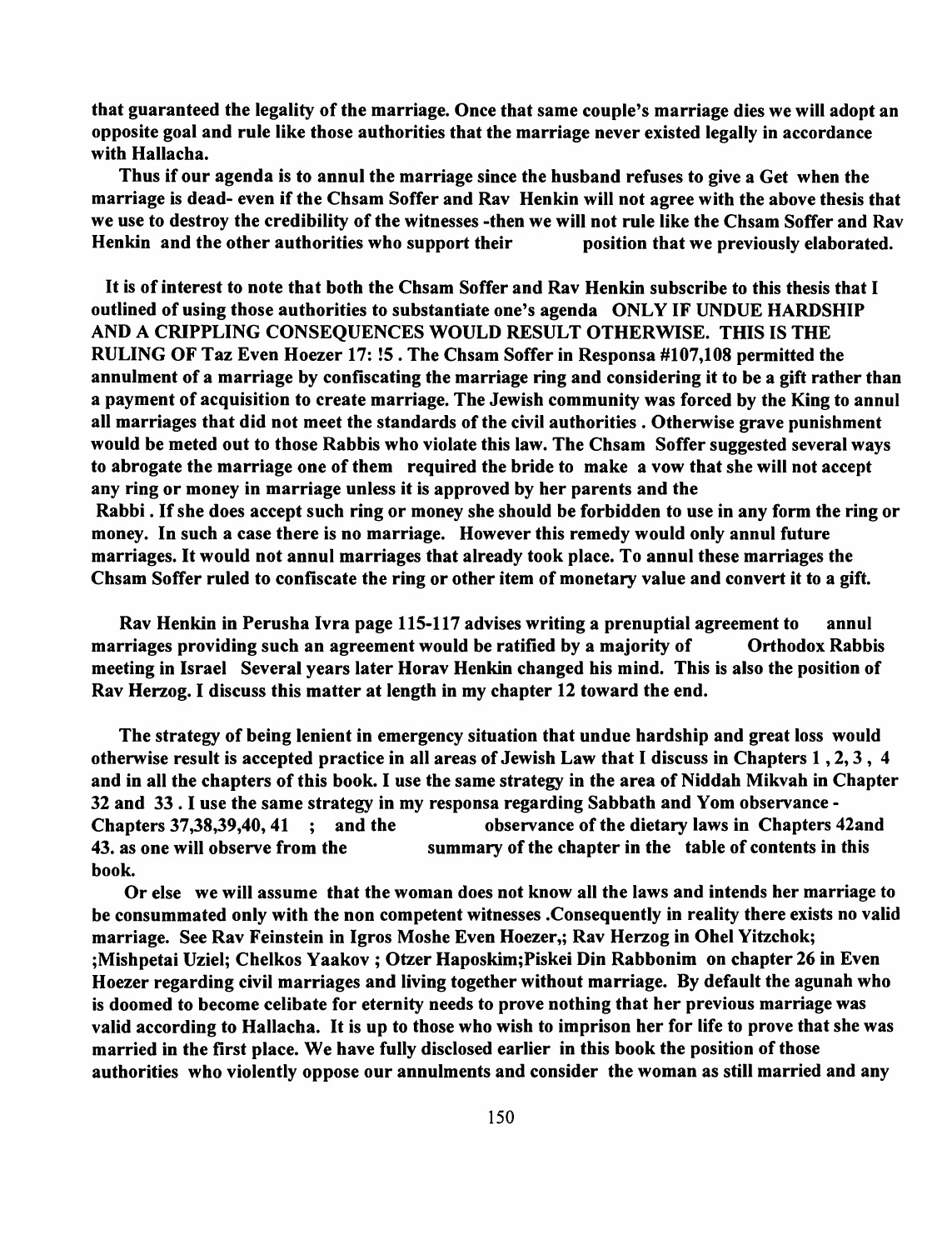children from man #2 are illegitimate Biblically or Rabbinically.

However in this book I prove that according to Hallach the agunah by default is free to go on with her life and get married, when her husband refuses to give her a Get and all social and civil court pressures have been exhausted to no avail. The agunah has attended a Rabbinical trial, she is prepared to follow the rulings of the Rabbinical Court and her husband refuses to give a Get after the Rabbinical Court ordered him to give a Get. We will then give a Get Ziku and annul the marriage in order to rescue the agunah from eternal imprisonment. We will officiate at her new wedding. Even if we would not officiate at her wedding, the agunah to get married does not need any Rabbis. The groom recites the formula to get married -harei at mekudeshes li betabas zeh kedas moshe veyisroel in the presence of two religious witnesses and they are married. KSUBOT ARE PRINTED in English. One needs to fill in the blanks. All this can be done by anyone. You do not need a Rabbi. Of course if this marriage dies we can annul it on the grounds that I previously elaborated.

However as long as the relationship, is intact all marriages are presumed as Halachically valid, since we ab initio rule like all the strictest opinions regarding the sanctity of marriage. Ab initio all marriages performed by any Rabbi-Orthodox or non Orthodox or in civil court are valid. Any relationship where the couple are living together on a continuous basis -not casual affairs- can create Halachic marriage and requires a Get to dissolve the relationship. See Aruch Haashulchon Even Hoezer 31:41. Only in cases where the partner refuses to give a Get and the woman would be eternally imprisoned will we rule like the lenient opinions and search for dispensations to emancipate the woman from eternal prison. Thus the advise from well meaning but ignorant individuals that couples avoid Halachic marriages and in that way they are not married Halachically is nothing but ignorance. All sexual relationships can create Halachic marriage. There does not exist a pat answer for all situations. Each situation has to be adjudicated separately by a Rabbi who has mastered and observes the four parts of the Shulchan Aruch. It is the greatest sin in the world for any couple who has any marriage officiated by any Rabbi Orthodox or non Orthodox or in civil court or are living together in -not a casual relationship- to betray each other .. Only when a marriage dies do we use all the life savings means to annul the marriage. All this is done only post facto because we have no other choice other than permit the agunah to remain imprisoned to eternity.

The only problem is that our annulments will not dovetail with those authorities who consider all civil court marriages or a marriage license as creating a Halachic marriage -since all marriages must first get a marriage license. We will then rule like those authorities who do not recognize civil court marriages as Hallachically valid. To free an Agunah we are permitted to adopt any position and rule even as one authority even in Biblical matters. See chapter 1 , 4 and other chapters in my book for elaboration of this concept. We do not have to adopt a consistent position-at all times. Post facto to free an agunah from eternal imprisonment we can adopt a minority opinion that we normally will not accept, otherwise. Furthermore we will adopt the arguments of Chsam Soffer of ANON SADYE AND UMDENAH DEMUCHOG METOCHO -we state that a PRESUMPTION exists AS AN UNWRITTEN CONTRACT -THAT NO WOMAN OTHER THAN AN INSIGNIFICANT FEW WOULD AGREE TO ENTER ANY MARRIAGE UNLESS SHE IS GUARANTEED THAT IF THE MARRIAGE DIES AND HER HUSBAND REFUSES TO GIVE HER A GET SHE WILL BE SET FREE, TO HAVE ANOTHER RELATIONSHIP. SHE WILL NOT AGREE TO REMAIN IMPRISONED TO ETERNITY. See Chsam Soffer Responsa Even Ghoezer #100 toward end and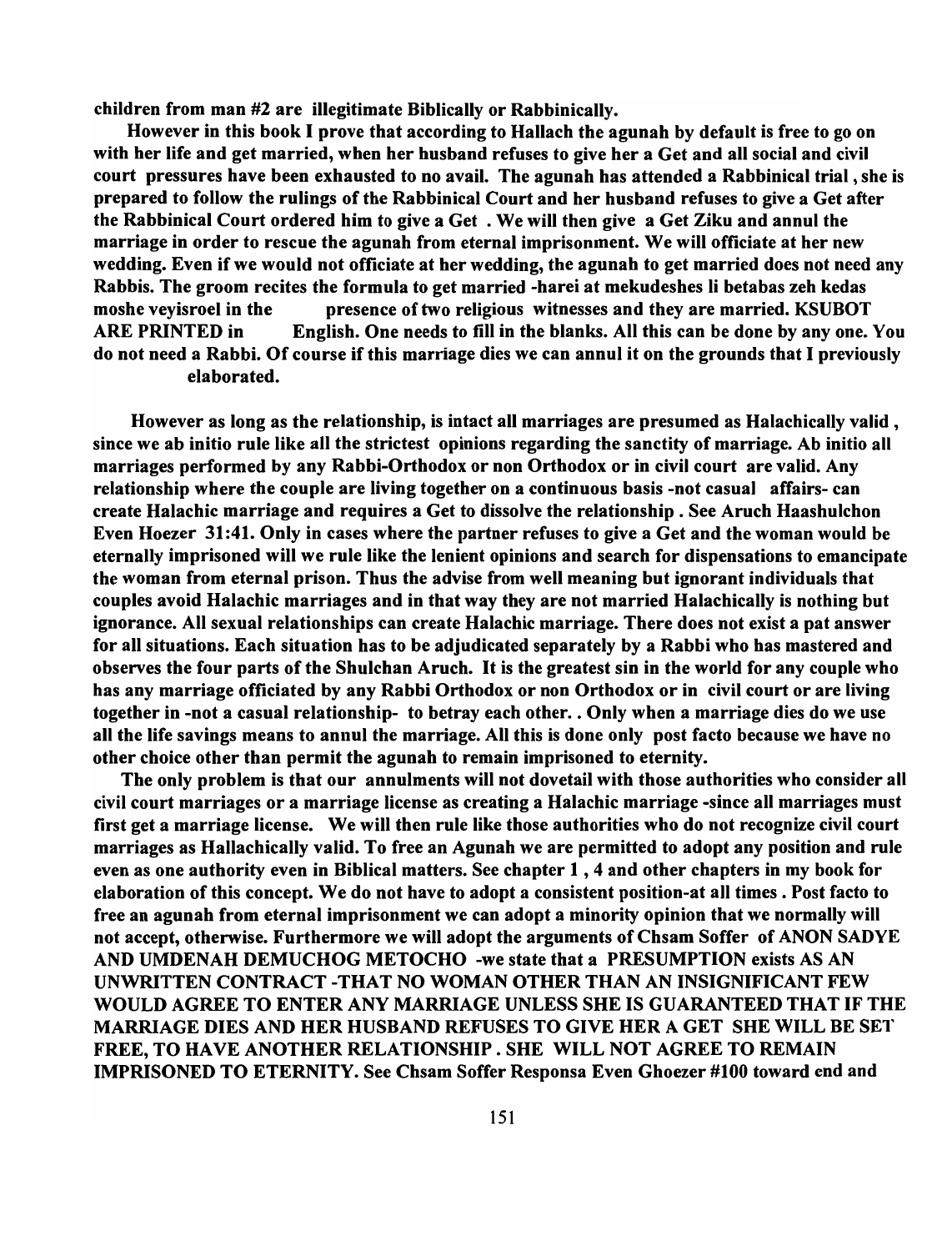citations from Ran on Gitten Perek Hamegarshin see Aruch Hshulchon Even Hoezer 42:31,32,33,34 citing Mehram Mehrav in Mordecai Chapter 3 end of Gitten; Responsa Maimonis Noshim #61; Hamakneh #30-Ithe teacher of the Chsam Soffer-1 for same concept in a different setting. But the theory applies to enable us to annul a marriage.

It must be clearly understood that there is great difference between the principle that everyone is innocent unless proven guilty and the fact that no one can be a Hallachic witness to imprison a woman to remain celibate once her husband refuses to grant her a Get unless he is a saint .. In the second case the witness wants to "condemn the woman that she is guilty of being married Hallachically". She is deemed " innocent of not being married until proven guilty that she is married Hallachically". This can only be done by a witness who must never have violated any Law between man and man or man and G-D. The witness must be a saint. This follows the known principle that hamotze machavero olov hataya. One who wants to deprive money or rights from his fellow man it is up to him to prove that the other man owes this money or is not entitled to the right that he wants to deprive him or her. Thus we must prove that the witness is competent before we will condemn this woman to eternal celibacy. Otherwise we will presume that she never was married Hallachically. If this witness wanted to borrow a million dollars unless he could prove his credit worthiness he will not be given the money. He won't receive any money on the grounds that he is innocent unless proven guilty. The same degree of competence must be met by the second witness. You can not condemn a woman to eternal celibacy without two witnesses at a trial conducted by a Bet Din in the presence of the agunah, her first husband the second husband and the children from the first and second husband, if any. The members of the Bet Din Din must have mastered and observe the four parts of the Shulchan Aruch. The reliability and competence of the witnesses must be attested by two rabbis who themselves have mastered and observe the four parts of the Shulchan Aruch. All these Rabbis from the Bet Din and who are testifying to the competence of the witnesses must have an approbation of sages of the caliber of Rav Moshe Feinstein and Rav Piekarski. A little later we will cite sources for these requirements.

Through out the Talmudic and Hallachic literature dealing with the subject of "one is presumed innocent unless proven guilty" we follow the above thesis. If one married a woman by giving her merchandise that is not worth the minimum sum in this country to effect a marriage we will not state perhaps it is worth the minimum sum in an other country. Let us go there and ascertain the value of this merchandise. There never occurred a marriage since the minimum sum in this place is missing. If one of the spouses argues that a marriage occurred and the witnesses are to be found in an other place or country and his or her partner disputes the contention, we do not label the dissenting spouse as married and wait until we ascertain if witnesses exist in the other place or country. Likewise we will not presume that a woman who is pregnant got pregnant from a relative that would cause the child to be branded as illegitimate. We will in all these cases presume the set of facts that will not cause tremendous hardship and evil. We will follow the principle that if you want to deprive anyone from his or her rights you must first prove it . The burden of proof is upon the one who wants to upset and change the status quo from innocent to guilty or from not married to married. The spouse who contends that they are married can behave as one who is married; but he can not bind his or her partner who contests these set of facts. Thus those Rabbis who do not accept our annulments have the right not to officiate at the new marriage of the agunah but have no other right to imprison her for life in celibacy. I have fully disclosed their position and am not deceiving any agunah who relies upon our annulments that it is universally accepted. It is not. But we are one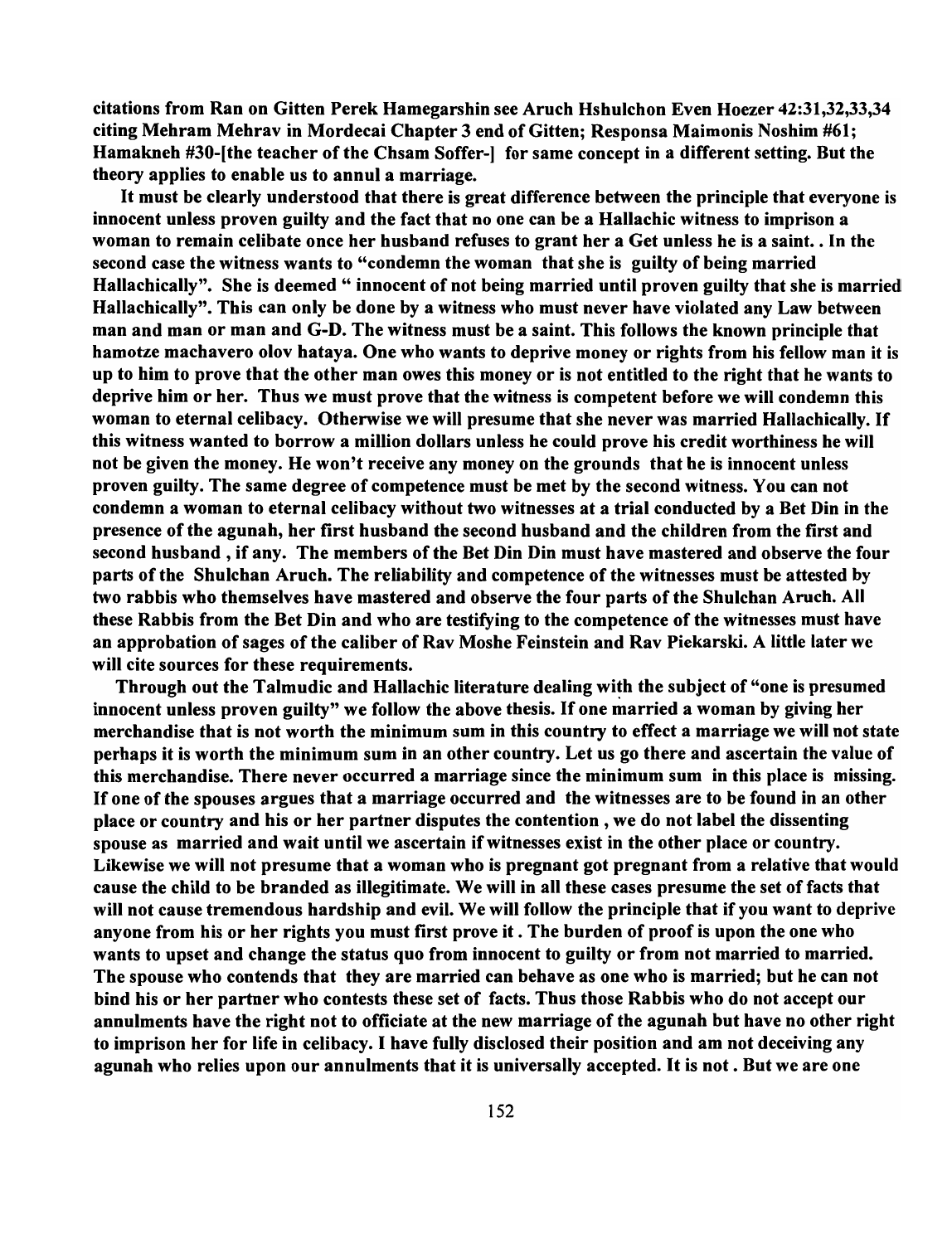trillion percent certain that what we are doing is Hallachically valid.

Any one of the Rabbis who vehemently insist that these agunot that Rav Rackman Rav Antelman and I have freed are still married and are forbidden to start a new relationship and any children they have from the new relationship are mamzarim illegitimate either Biblically or Rabbinically must prove that the particular agunah that they are condemning to life long celibacy was first married Halachically in the first place. The burden of proof is upon them. They must first convene a Bet Din consisting of Rabbis who have mastered and observe the four parts of the Shulchan Aruch . The members of the Bet Din must have approbation from sages of the caliber of Rav Moshe Feinstein and Rav Piekarski that they quailfy and have mastered and observe the four parts of the Shulchan Aruch . Then they must locate the witnesses who attended the wedding. They must locate Rabbis who have mastered and observe the four parts of the Shulchan Aruch to testify that these witnesses are saints and never once violated any Biblical or Rabbinical Law between man and man and between man and G-d. Aruch Haashulchon Choshen Mishpot 34:1.2; Yoreh Dayoh 119:14 ; Even Hoezer 42:50 end. That is why it is necessary that the members of the Bet Din ,as well as ,the Rabbis who are testifying as to the reliability of the witnesses have mastered and observe the four parts of the Shulchan Aruch. Otherwise how can they know what these Laws are? The two witnesses who saw the giving of the marriage ring must also testify orally as to the exact day and place where the marriage took place. They can not be aided by looking at the Benediction books distributed at the wedding or looking at the Ksubah or looking at marriage records on a computer or in marriage books kept by the community. We cited the sources previously. This trial must be made in the presence of the agunah the first husband and the second husband and any children born from the first and second marriage. If any of the above stipulations are missing the trial is null and void. See Ramo Choshen Mishot 28: 15; Ramo Even Hoezer 11:4 : Responsa Rav Akiva Eiger #99 cited by Piscei Tsuvah ibid. With the passage of time the reliability of the memory of the witnesses is very questionable. See Chsam Soffer Even Hoezer # 100 end If any of the above are missing the agunah by default is free to start a new relationship and go on with her life. By default she is free. She need prove nothing. The burden of proof is on those who want to condemn her to life long celibacy.

All these dispensations individually or in a combination are used to free the agunah whose husband refuses to give her a Get once all civil and social remedies have been tried to no avail. The wife went to a Rabbinical trial and was prepared to accept their ruling, but the husband, nevertheless, refused to follow their order to give a Get. Rav Rackman and I use these dispensations as well. This last dispensation is authorized by Aruch Hashulchon Yoreh Dayoh 1:52,2:8,9,10,11,16;11:3;119:14,43, Horav Moshe Feinstein Igros Moshe Even Hoezer I -# 82: 11, 4-:20; 4: 13, 1:82:11 Igros Moshe Yoreh Dayoh 1-54, and even Horav Eliyohu Henkin will agree. See my responsa  $# 2$ ; 29; 56; 57 and  $# 58$  and the table of contents to these responsa. We will also use the other dispensations mentioned in this book as adjuncts that our critics will not use. Thus even if there exists no mistake in the marriage- Mekach Tout we will annul the marriage but our critics will not

Once a rabbinical trial has taken place, the wife is prepared to follow the rulings of the Rabbinical Court and the husband when ordered to give a Get refuses, we will give a Get